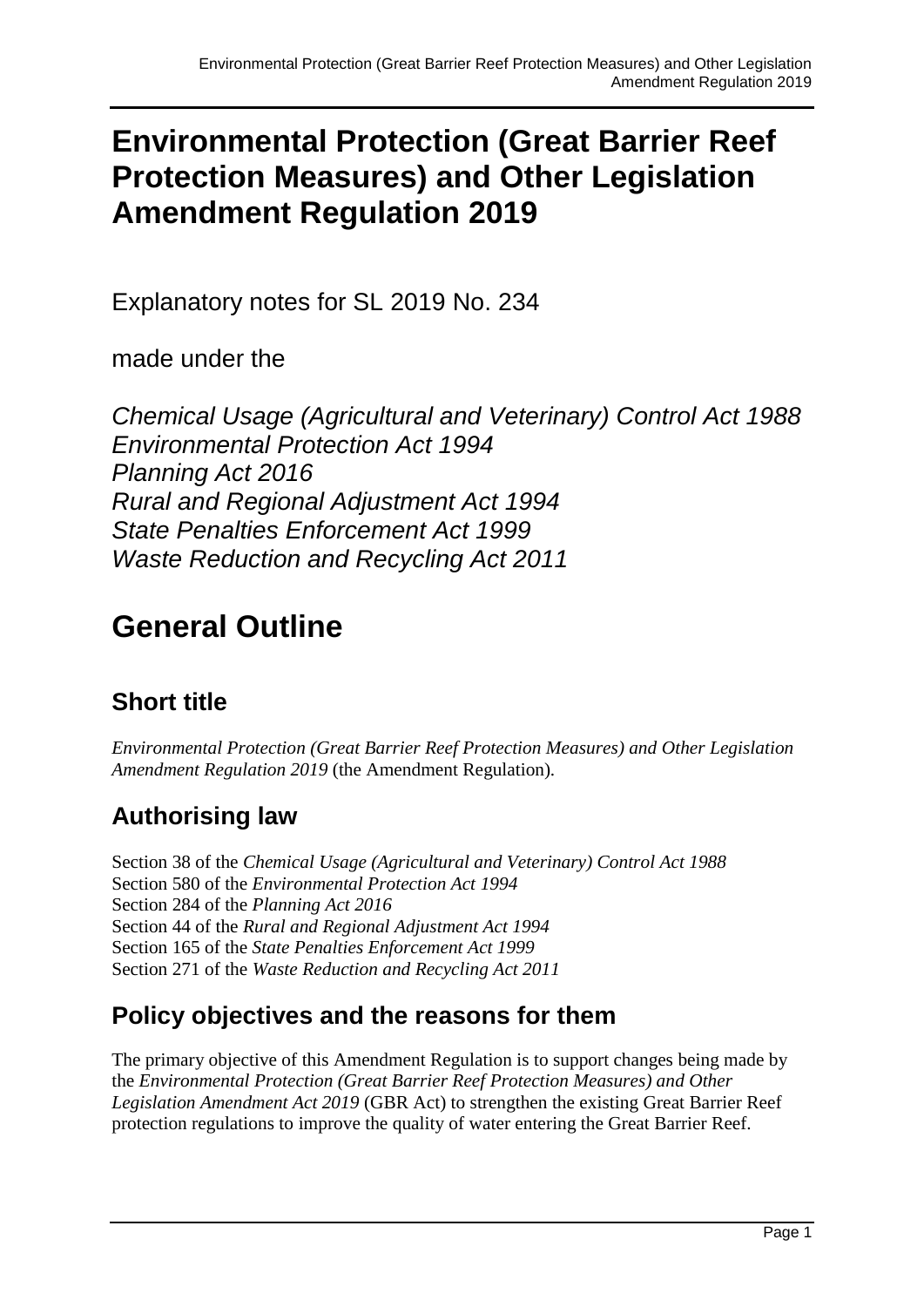The Explanatory Notes to the GBR Act included the policy background to the suite of changes that include the GBR Act, this Amendment Regulation, the Great Barrier Reef (GBR) catchment map, agricultural environmentally relevant activity (ERA) standards, the ERA standard for new cropping and horticulture development, prescribed methodologies, and other associated documents (the Reef Regulations package). The Reef Regulations package is designed to complement other measures being implemented to improve Reef water quality, such as investment in industry-led best management practice programs.

The Reef Regulations package includes legislative changes to:

- enable objectives for reduced nutrient and sediment contaminant loads to be set for catchment waters flowing into the Great Barrier Reef;
- implement measures to achieve 'no net decline' to Great Barrier Reef water quality from new development from ERAs;
- enable minimum practice agricultural standards to be improved and set, targeting nutrient and sediment pollution from key agricultural industries (agricultural ERAs) that may affect Reef water quality (agricultural ERA standards);
- provide producers with an alternative pathway for meeting regulatory requirements through accreditation against a recognised best management practice (BMP) program, or like program; and
- require advisers to provide advice that is not false or misleading related to an agricultural ERA standard.

# **Achievement of policy objectives**

The policy objective will be achieved by:

- prescribing the Great Barrier Reef catchment map that details the area captured by the Reef Regulations package;
- setting water quality objectives (i.e. pollution load limits) for dissolved inorganic nitrogen and fine sediment for each of the 35 river basins in the Great Barrier Reef catchment to ensure they are considered in regulatory decision-making;
- prescribing minimum agricultural practice standards (part of the agricultural ERA standards) and methodologies that aim to move producers to better farming practices that limit the contribution of excess nutrient and sediment run-off into the Great Barrier Reef catchment;
- ensuring that new agricultural ERAs (involving cropping or horticulture) meet farm design standards, in addition to the minimum practice agricultural standards, to achieve a 'no net decline' in water quality from new development;
- ensuring that new prescribed ERAs and resource activities do not result in additional nutrient and sediment loads reaching the receiving waters of the Great Barrier Reef;
- amending the *Rural and Regional Adjustment Regulation 2011* to remove Cape York from regions eligible for the Farming in Reef Catchment rebate scheme;
- making other consequential and administrative amendments, such as prescribing the contents of a summary of advice for tailored advice, including the GBR Act offences in the *State Penalties Enforcement Regulation 2014* so that a penalty infringement notice can be applied, amending the *Chemical Usage (Agricultural and Veterinary) Control Regulation 2011* to limit the regions to which agricultural chemical usage record keeping requirements will apply, and consequential renumbering in the *Waste Reduction and Recycling Regulation 2011* and the *Planning Regulation 2016*.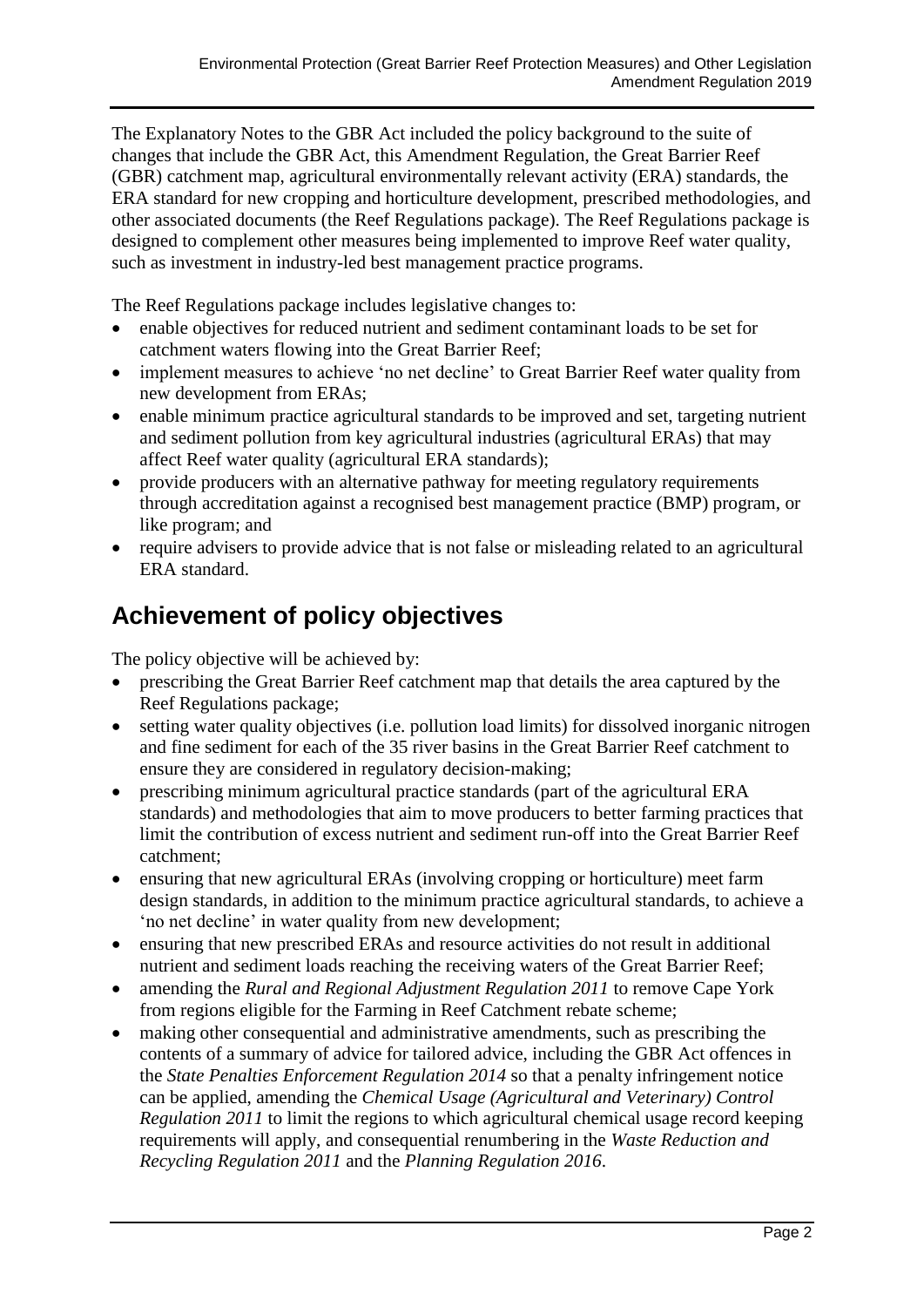#### **Great Barrier Reef catchment map**

The Amendment Regulation amends the *Environmental Protection Regulation 2019* to prescribe the Great Barrier Reef catchment map. This is the map that outlines the area that makes up the Great Barrier Reef catchment, as defined in section 75 of the *Environmental Protection Act 1994*. The Great Barrier Reef catchment is made up of six regions - these are the Cape York, Wet Tropics, Burdekin, Mackay Whitsunday, Fitzroy and Burnett Mary regions. The map also outlines 35 river basins that fall within the six Reef regions, which align with the Great Barrier Reef water quality targets.

#### **Setting pollution load limits for the Great Barrier Reef catchment**

The Amendment Regulation amends the *Environmental Protection (Water and Wetland Biodiversity) Policy 2019* to prescribe 'end-of-basin anthropogenic load water quality objectives' (i.e. pollution load limits) for each of the 35 river basins in the Great Barrier Reef catchment. This policy will inform regulatory decision-making in relation to water quality outcomes for Queensland waters, supporting the objective of ecologically sustainable development under the *Environmental Protection Act 1994.* The requirement to consider pollution load limits will not be applied retrospectively.

The pollution load limits were derived from the Great Barrier Reef water quality targets set out in the Reef 2050 Water Quality Improvement Plan, which are based on rigorous scientific methods. Pollution load limits have been set for anthropogenic dissolved inorganic nitrogen and fine sediment in each of the 35 river basins within the Great Barrier Reef catchment. Anthropogenic loads are pollutants derived from human-based activities such as sewage treatment plants and farming. Pollution load limits are prescribed for dissolved inorganic nitrogen and fine sediment as these two pollutants have the greatest impact on water quality, and thus the health and resilience of the Great Barrier Reef. The pollution load limits are expressed as tonnes per year and are to be achieved by 2025.

The decision to regulate pollution load limits was driven by the Great Barrier Reef Water Science Taskforce recommendation to set pollution load limits in legislation for nutrient and sediment to help drive load reduction and assist with meeting the Great Barrier Reef water quality targets. Achievement of the pollution load limits will ensure that the quality of the water entering the Great Barrier Reef supports its Outstanding Universal Value, and maintains or improves ecosystem health and thus the Great Barrier Reef's resilience. Under section 78 of the *Environmental Protection Act 1994*, the Minister must review the pollution load limits every five years. This is in line with any updates to the Great Barrier Reef water quality targets and takes into account any new scientific information that is available (e.g. *2017 Scientific Consensus Statement: Land use impacts on Great Barrier Reef water quality and ecosystem condition* (the Scientific Consensus Statement)).

#### **Prescribing agricultural ERA standards and methodologies**

The Amendment Regulation amends the *Environmental Protection Regulation 2019* to prescribe the minimum practice agricultural standards that apply to sugarcane growers, beef cattle graziers, and banana growers. These standards, which are contained in the agricultural ERA standards, include commodity specific practices to ensure farmers can no longer use alternative high-risk farming practices that are likely to contribute excess nutrient and sediment run-off into the Great Barrier Reef catchment. They also include general record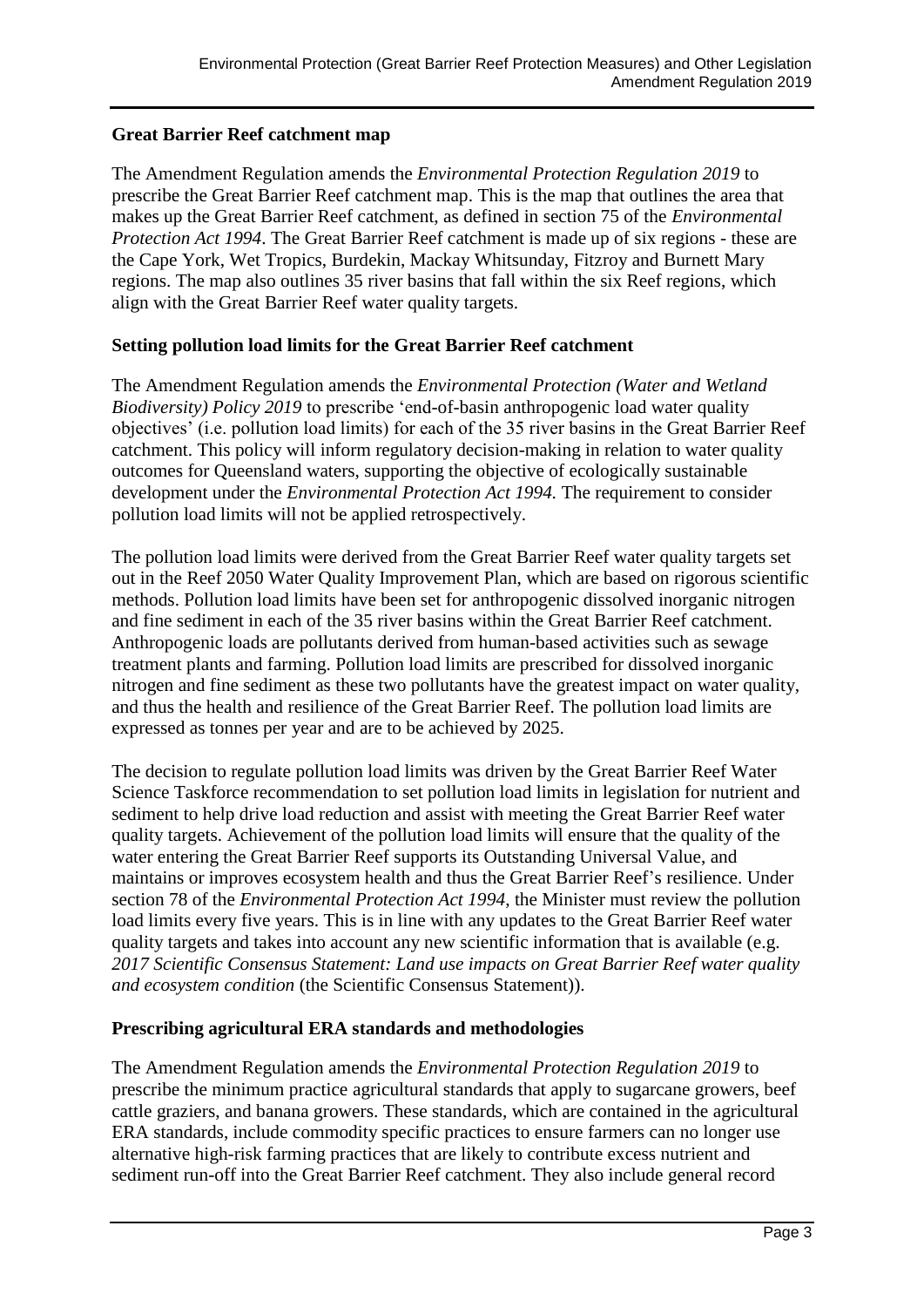keeping requirements (contact details, date and location of application of fertiliser, mill mud/ash and agricultural chemicals).

The minimum practice agricultural standards are an important mechanism to help achieve the pollution load limits prescribed in the *Environmental Protection (Water and Wetland Biodiversity) Policy 2019*. They come into effect in a staged manner to align with the regional priorities for water quality management, and commodities identified as posing the highest risk to water quality. Within three years of commencement, the minimum practice agricultural standards involving sugarcane, bananas, and beef cattle grazing will have taken effect in the Reef regions, with the exception of Cape York region where regional water quality targets have been met.

The Amendment Regulation also amends the *Environmental Protection Regulation 2019* to prescribe methodologies for sugarcane cultivation and banana growing in the Great Barrier Reef catchment. The prescribed methodologies ensure that producers calculate the appropriate amount of nitrogen and phosphorus to apply on their property to prevent overfertilisation. This includes undertaking a soil test (sugarcane) and leaf test (bananas) and analysis to determine the characteristics of the soil or plant to ensure that only the necessary amount of fertiliser is applied.

Under section 81(4) of the *Environmental Protection Act 1994*, an agricultural ERA standard must be reviewed every five years. The Queensland Government has made a commitment to not substantially change the minimum practice agricultural standards for five years (from commencement of this Amendment Regulation) to give certainty to farmers while the requirements are being rolled out to the different commodities in different regions.

The Queensland Government is not applying the general record keeping requirements or the minimum practice agricultural standards to the Cape York during this time (5 years from commencement of this Amendment Regulation). This is because the Cape York region has met its water quality targets under the Reef 2050 Water Quality Improvement Plan.

#### **Ensuring there is a 'no net decline' in water quality from new cropping and horticulture**

The Great Barrier Reef Water Science Taskforce recommended the introduction of regulation to ensure a 'no net decline' in Reef water quality from new development. Achieving no net decline is necessary to ensure there is no further worsening of the Great Barrier Reef water quality problem and that new development does not compromise the water quality gains made to date.

As part of meeting this requirement, the Amendment Regulation is introducing a new prescribed ERA for new commercial cropping and horticulture in Great Barrier Reef catchment (ERA 13A). This means that producers who are starting an ERA 13A activity will be required to apply for an environmental authority prior to undertaking the activity. If approved, the activity will be conditioned to meet farm design standards to ensure that there is a 'no net decline' in water quality from their activities. Producers undertaking new cropping and horticulture activities will also be required to meet the relevant minimum practice agricultural standard.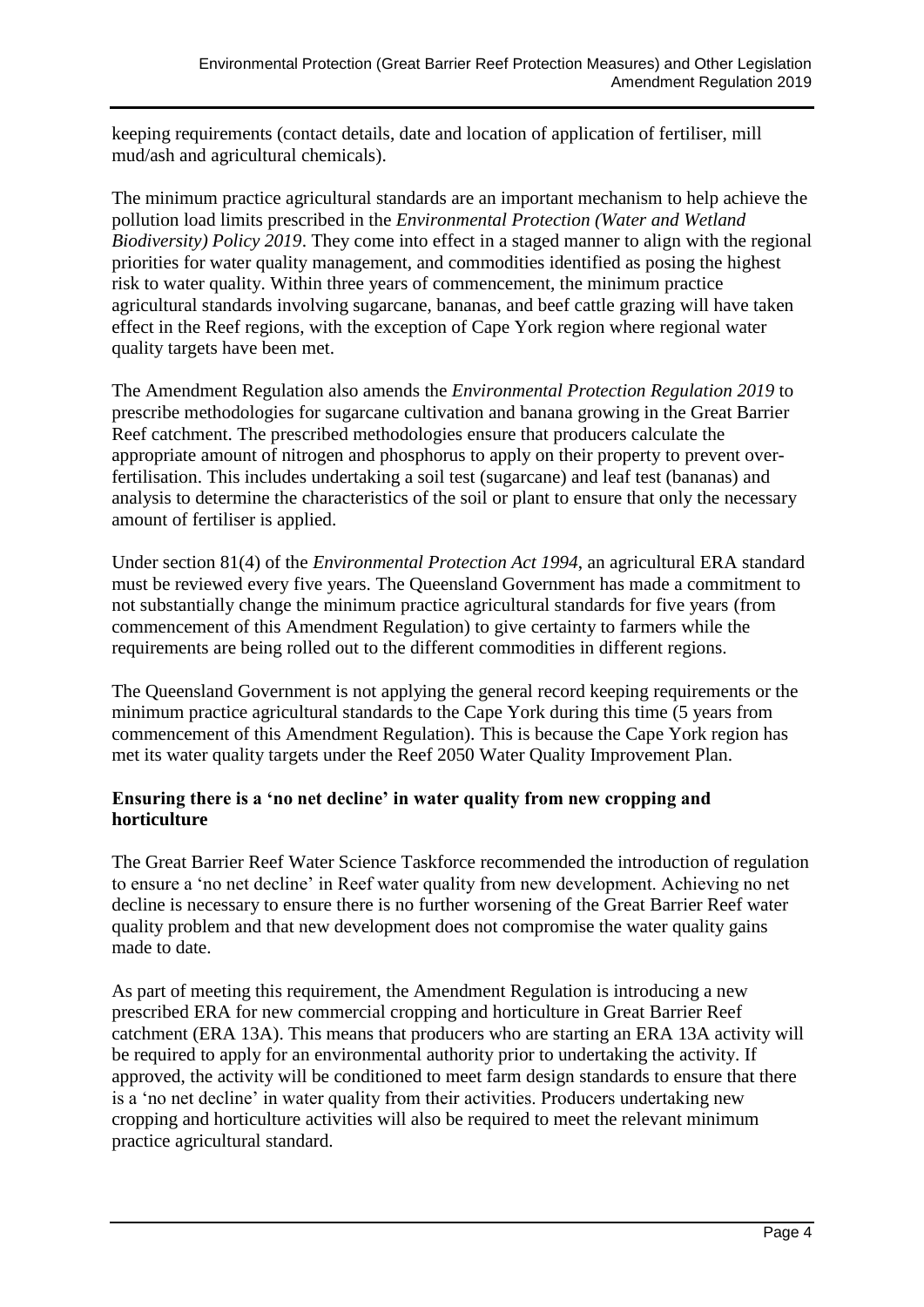There is a six-month transitional period where producers will not be required to obtain an environmental authority if they commence ERA 13A activities. This will allow time for producers to gather the information needed for an application, and for the Queensland Government to make an ERA standard that allows for a simplified application process for lower-risk activities. This ERA standard will be made under chapter 5A of the *Environmental Protection Act 1994*, which includes a mandatory consultation period and allows submissions to be made about the proposed ERA standard.

#### **Ensuring there is a 'no net decline' in water quality from other prescribed ERAs and resource activities**

As part of meeting the Great Barrier Reef Water Science Taskforce's recommendation, the Amendment Regulation will also amend the *Environmental Protection Regulation 2019* to achieve 'no net decline' in Reef water quality from other prescribed ERAs and resource activities.

The Amendment Regulation introduces mechanisms to address additional nutrient and sediment releases from new development or intensifications of use for prescribed ERAs and resource activities in the Great Barrier Reef catchment. New environmentally relevant activities (e.g. sewage treatment, waste disposal, certain mining activities, and land-based aquaculture) will be required to meet a 'no residual impact' requirement for dissolved inorganic nitrogen and fine sediment in the Great Barrier Reef catchment. Where activities cannot avoid or mitigate their water quality impacts, they will be able to meet this 'no residual impact' requirement through an offset condition guided by the Point Source Water Quality Offsets Policy for activities under the *Environmental Protection Act 1994.*

#### **Farming in Reef Catchments Rebate Scheme**

The Amendment Regulation amends the *Rural and Regional Adjustment Regulation 2011* to remove Cape York from the regions where farmers are eligible for a rebate. This is because existing agriculture will not be required to meet the minimum practice agricultural standards under the Reef Regulations package, in recognition of that region meeting its Reef 2050 Water Quality Improvement Plan targets. Consequently, the policy settings of the rebate (being to assist farmers to achieve compliance with the minimum practice agricultural standards) do not apply to that region. Further amendments are made to align the rebate scheme more closely with the GBR Act, now that it has received assent.

#### **Consequential amendments**

The Amendment Regulation also makes minor and consequential amendments as outlined in the Notes on Provisions.

# **Consistency with policy objectives of authorising law**

The Amendment Regulation is consistent with the object of the *Environmental Protection Act 1994*, which is to protect Queensland's environment while allowing for development that improves the total quality of life, both now and in the future, in a way that maintains the ecological processes on which life depends (ecologically sustainable development).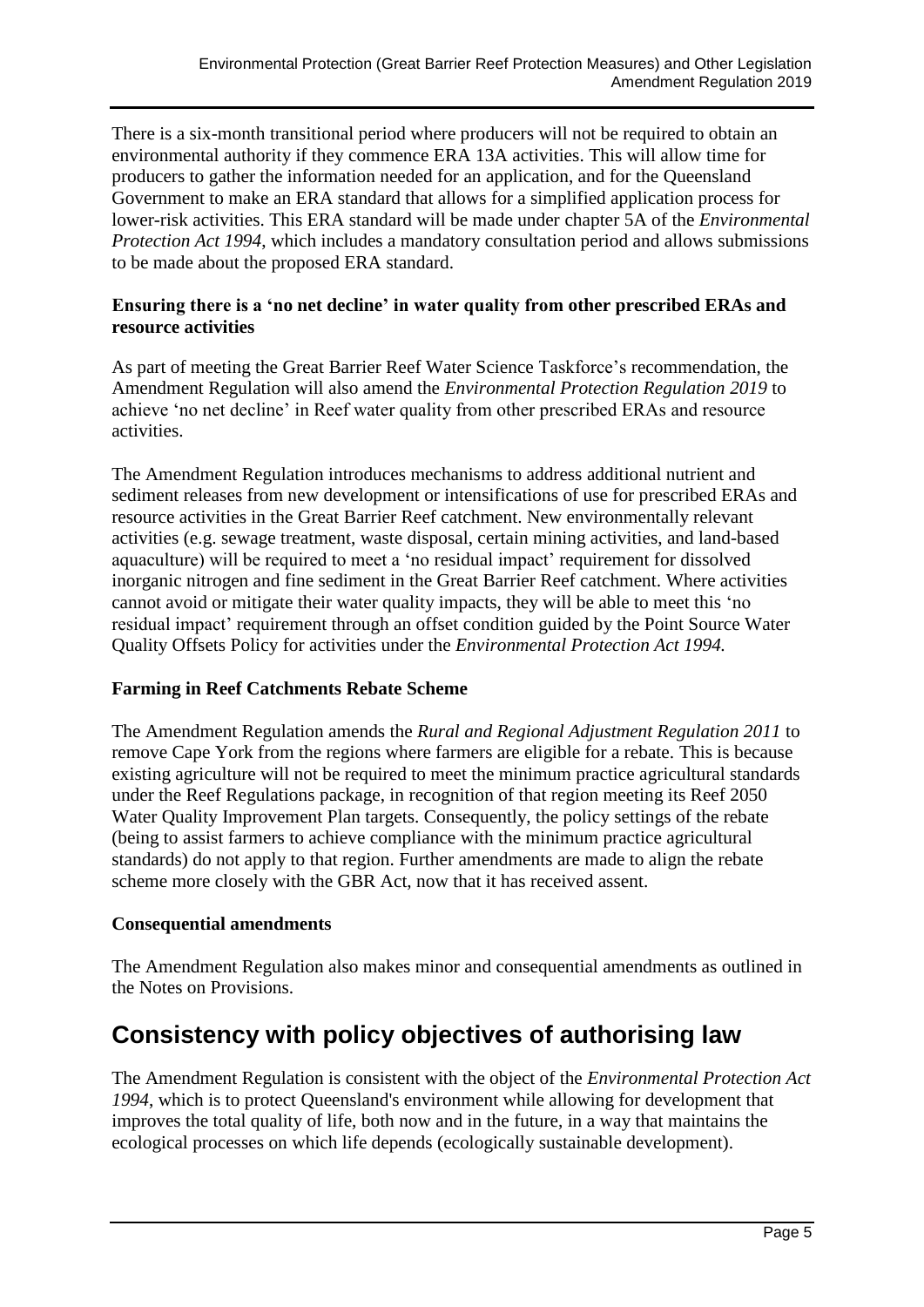The Amendment Regulation is consistent with the object of the *Chemical Usage (Agricultural and Veterinary) Control Act 1988,* which is to control the use of certain chemicals.

The Amendment Regulation is consistent with the *Planning Act 2016*, which is an Act to establish an efficient, effective, transparent, integrated, coordinated, and accountable system of land use planning, development assessment and related matters that facilitates the achievement of ecological sustainability.

The Amendment Regulation is consistent with object of the *Rural and Regional Adjustment Act 1994*, which is to establish the Queensland Rural and Industry Development Authority primarily to administer assistance schemes that foster the development of a more productive and sustainable rural and regional sector in Queensland.

The Amendment Regulation is also consistent with the objects of the *State Penalties Enforcement Act 1999*, which are:

- to maintain the integrity of fines as a viable sentencing or punitive option for offenders;
- maintain confidence in the justice system by enhancing the way fines and other money penalties may be enforced; and
- reduce the cost to the State of enforcing fines and other money penalties.

The Amendment Regulation is consistent with the objects of the *Waste Reduction and Recycling Act 2011,* which are to:

- promote waste avoidance and reduction, and resource recovery and efficiency actions;
- reduce the consumption of natural resources and minimise the disposal of waste by encouraging waste avoidance and the recovery, re-use and recycling of waste;
- minimise the overall impact of waste generation and disposal;
- ensure a shared responsibility between government, business and industry and the community in waste management and resource recovery; and
- support and implement national frameworks, objectives and priorities for waste management and resource recovery.

# **Inconsistency with policy objectives of other legislation**

The Amendment Regulation is consistent with the policy objectives of other legislation.

# **Benefits and costs of implementation**

Costs and benefits of implementation for the entire Reef Regulations package, including the amendments in this Amendment Regulation, were examined in the Explanatory Notes for the GBR Act. No further costs and benefits of implementation have been identified.

# **Consistency with fundamental legislative principles**

The Amendment Regulation is considered consistent with fundamental legislative principles outlined in Section 4 of the *Legislative Standards Act 1992*. The Explanatory Notes for the GBR Act details how the legislation has had sufficient regard to the rights and liberties of individuals.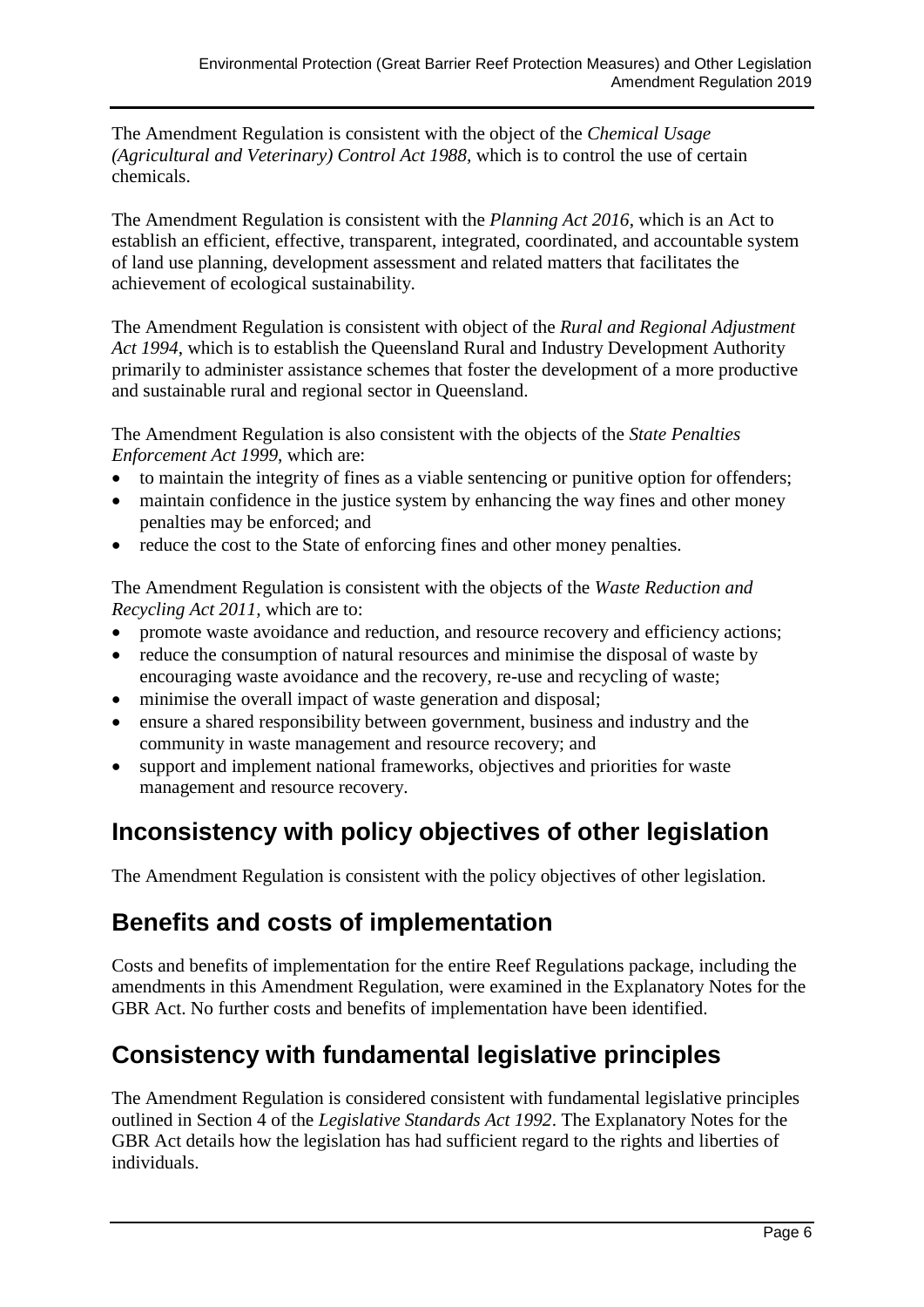# **Consultation**

The Department of Environment and Science has undertaken extensive consultation on the Reef Regulations package since August 2016 with peak agricultural and industrial representative bodies and individual producers, conservation groups, local governments and Natural Resource Management bodies. A Consultation Regulatory Impact Statement (RIS) was also released in September 2017 and again in January 2018 for a total period of 11 weeks. A Decision RIS was released in February 2019.

The Explanatory Notes for the GBR Act also details all consultation that has occurred in relation to the Great Barrier Reef protection measures package (including the Agricultural ERA standards for beef cattle grazing, sugarcane cultivation and banana cultivation; prescribed methodologies; and associated documents such as guidelines).

Consultation has also occurred on this Amendment Regulation, including formal information and consultation meetings on a draft of the amendments with peak bodies from the agriculture sector, from the resources and point source sectors, and from the conservation sector. Submissions were sought on the draft Amendment Regulation which resulted in minor edits to this Amendment Regulation, for example, including preparatory work for crop cultivation as part of the transitional provision within section 216.

In accordance with *The Queensland Government Guide to Better Regulation*, the Office of Best Practice Regulation (OBPR) was consulted on the full Reef Regulations package. On 18 October 2018, OBPR confirmed that the Decision RIS adequately addressed the full Reef Regulations package and advised no further assessment was required.

©The State of Queensland 2019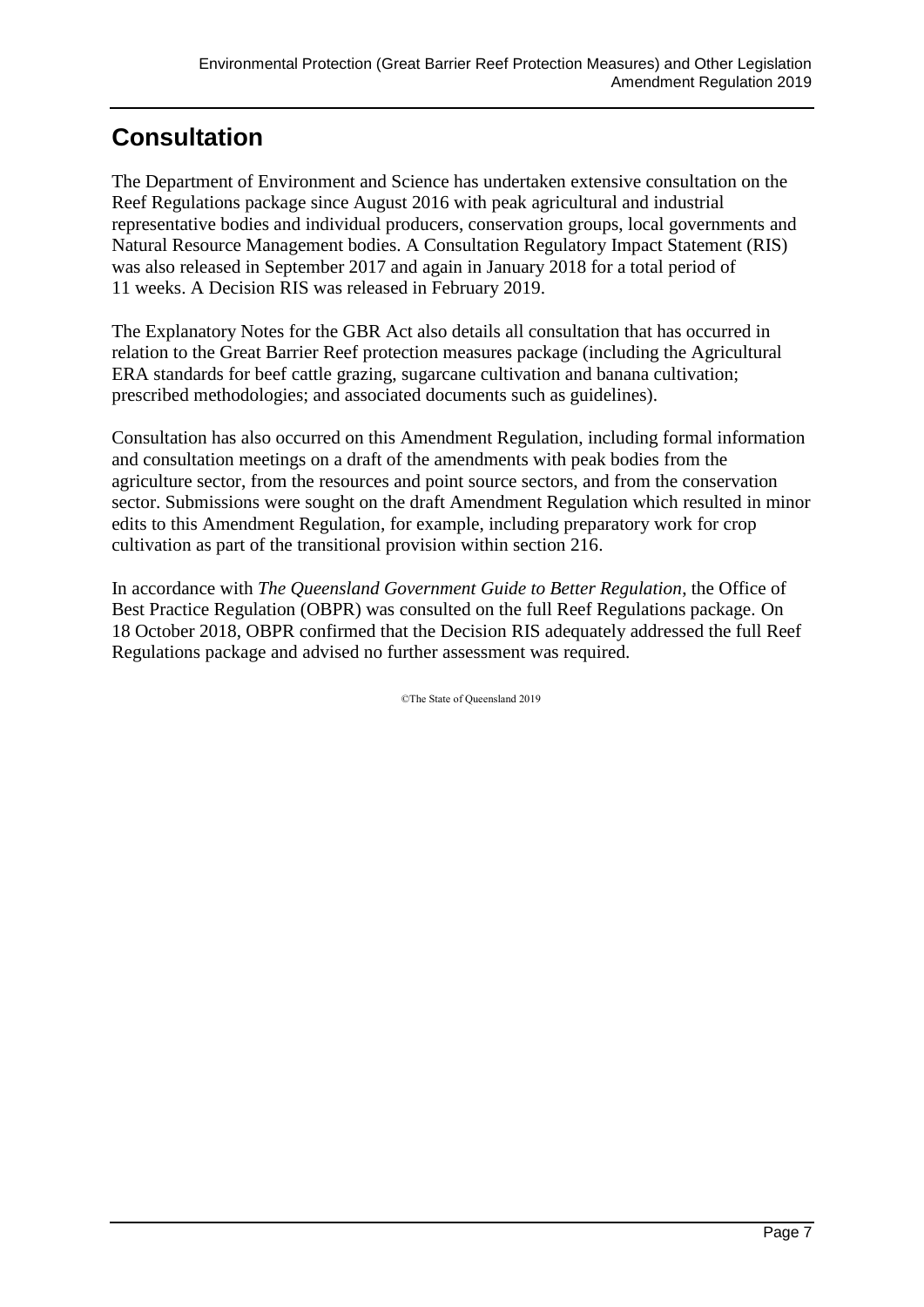# **Notes on provisions**

### **Part 1 Preliminary**

#### **Short Title**

*Clause 1* states that this regulation should be cited as the *Environmental Protection (Great Barrier Reef Protection Measures) and Other Legislation Amendment Regulation 2019*.

#### **Commencement**

*Clause 2* provides that this Amendment Regulation will commence on 1 December 1 2019. This commencement date aligns with the commencement date of the GBR Act.

### **Part 2 Amendment of Environmental Protection Regulation 2019**

#### **Regulation amended**

*Clause 3* states that this part amends the *Environmental Protection Regulation 2019*.

#### **Insertion of new ch 2A**

*Clause 4* inserts new chapter 2A into the *Environmental Protection Regulation 2019* to prescribe the Great Barrier Reef catchment map and clarify the requirements for parcels of land located within multiple river basins.

### **Chapter 2AGreat Barrier Reef catchment**

#### **Section 12A Great Barrier Reef catchment – Act, s 75**

This section prescribes the Great Barrier Reef catchment map for section 75(1) of the *Environmental Protection Act 1994*.

The original three regions (Wet Tropics, Burdekin and Mackay Whitsunday) are being expanded to include a further three regions (Cape York, Fitzroy and the Burnett Mary).

The initial Reef protection regulations were introduced under the *Environmental Protection Act 1994* in 2009. These regulations aimed to reduce water pollution from agriculture in the highest priority regions (i.e. Wet Tropics, Burdekin and Mackay Whitsunday) of the Great Barrier Reef catchment.

In 2017, the Scientific Consensus Statement confirmed that poor water quality remains one of the leading causes of the poor state of coastal and reef ecosystems. The greatest water quality risks to the Great Barrier Reef are from discharges of nutrient, sediment and pesticides from the Great Barrier Reef catchment. The primary source of excess nutrient and sediment in the Great Barrier Reef catchment is diffuse source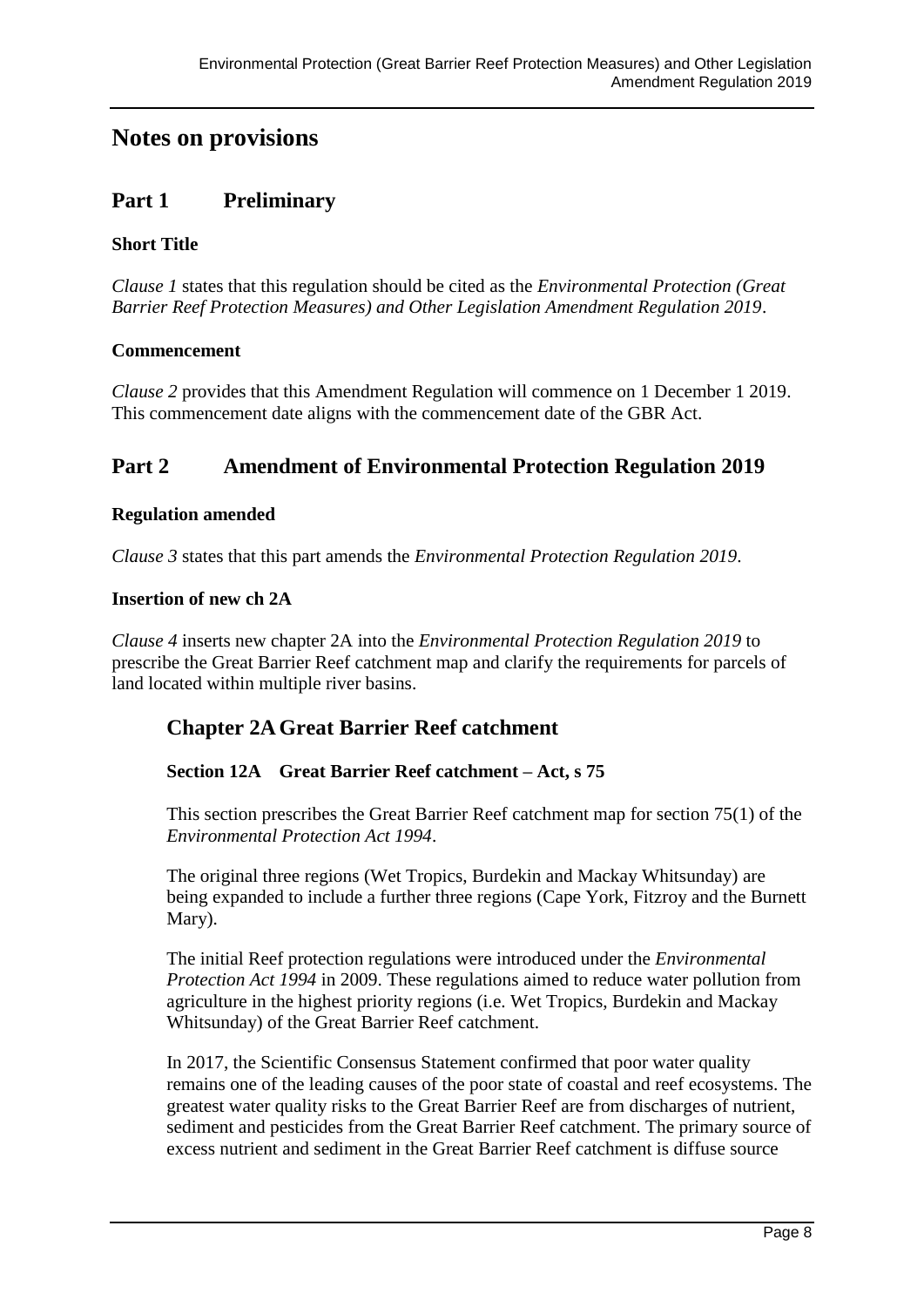pollution from agriculture, with urban and industrial activities contributing at a local scale.

The Amendment Regulation broadens the reach of the existing Reef protection regulations to capture all regions that contribute nutrient and sediment run-off to the Great Barrier Reef.

Note: The Queensland Government is not applying the general record keeping requirements or the minimum practice agricultural standards to the Cape York region at this time. This is because the Cape York region has met its water quality targets under the Reef 2050 Water Quality Improvement Plan. However, new development will still be required to obtain an environmental authority in the Cape York region, so the region still forms part of the Great Barrier Reef catchment.

#### **Section 12B Lots taken to be in particular river basins**

This section clarifies that where a lot is located in more than one river basin, the land is taken to be located in the river basin where more than 50% of the total area is located. This section clearly outlines which river basin a parcel of land falls within.

This is needed because the minimum practice agricultural standards are being rolled out to different river basins at different times. This roll out of the standards is explained in more detail in the explanatory notes for clause 14 below.

#### **Renumbering of ss 12A to 20**

*Clause 5* renumbers sections 12A and 12B so that they will become sections 13 and 14. The following clauses are also renumbered to fit.

#### **Replacement of ch 3, pt 2**

*Clause 6* replaces existing chapter 3, part 2 of the *Environmental Protection Regulation 2019* related to the requirements for an agricultural ERA.

Part 2 of the current *Environmental Protection Regulation 2019* relates to the current chapter 4A of the *Environmental Protection Act 1994*. Part 4A of the Act is being replaced by the GBR Act, so part 2 of the *Environmental Protection Regulation 2019* also needs to be replaced.

The new part 2 will:

- prescribe the methodologies that must be complied with when undertaking an agricultural ERA; and
- specify the details required to be included in the summary of tailored advice made, and kept, by advisers.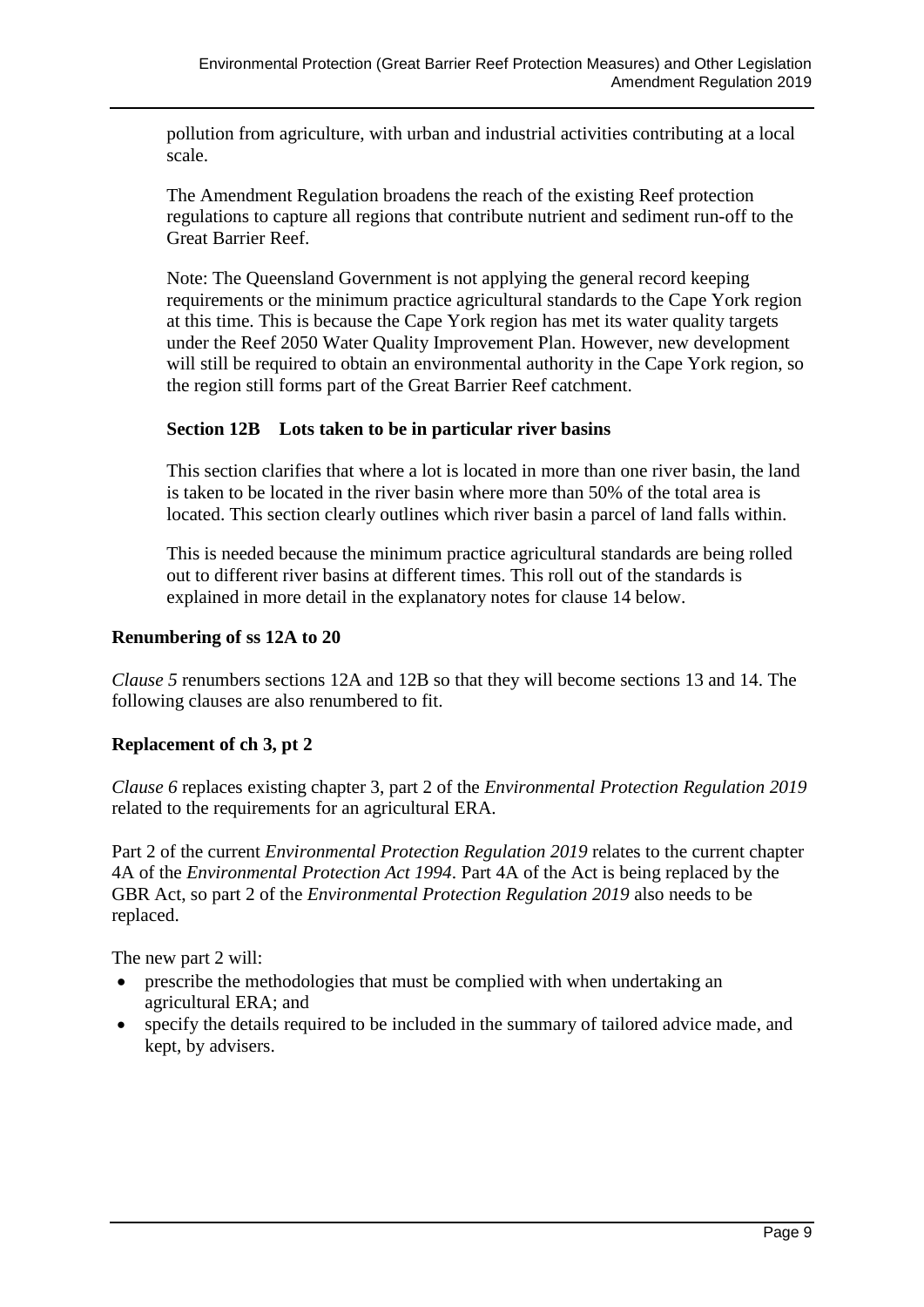# **Part 2 Agricultural ERAs**

## **Division 1 Prescribed methodologies for agricultural ERA standards**

**Section 23 Prescribed methodologies for cultivation of bananas – Act, s 81** This section prescribes a methodology under section 81(6) of the *Environmental Protection Act 1994* (as amended by the GBR Act) for an agricultural ERA involving

banana cultivation. The methodology for bananas will include requirements for working out the appropriate amount of nitrogen and phosphorus to be applied to a crop, plant or soil. It also outlines how to conduct a leaf test and analysis which can inform the calculation of the appropriate amount of nutrient to be applied. This will improve the quality of water leaving a property by reducing the run-off of excess nutrients into receiving waters in the Great Barrier Reef catchment.

#### **Section 24 Prescribed methodologies for cultivation of sugarcane – Act, s 81**

This section prescribes a methodology under section 81(6) of the *Environmental Protection Act 1994* (as amended by the GBR Act) for an agricultural ERA involving sugarcane cultivation. The prescribed methodology for sugarcane outlines requirements for working out the appropriate amount of nitrogen and phosphorus to be applied to a crop, plant or soil that does not exceed its needs. The prescribed methodology for sugarcane also outlines how to conduct a soil test and analysis which informs the calculation of the appropriate amount of nutrient to be applied.

In order to work out the appropriate amount of nutrient to be applied, the person must conduct a soil test to determine the characteristics of the soil. Performing a soil test and analysis will help prevent over-fertilisation by ensuring that only the necessary amount of nutrients is applied on the relevant agricultural property. This will improve the quality of water in the Great Barrier Reef catchment by reducing the likelihood of excess nutrient run-off leaving a property.

## **Division 2 Agricultural ERA advice**

#### **Section 25 Summary of tailored advice – Act, s 86**

This section prescribes the detail of the summary of advice that must be kept in certain circumstances.

Section 86 of the *Environmental Protection Act 1994* (as amended by the GBR Act) states that an adviser must prepare a record of the 'tailored advice' given to a person carrying out the agricultural ERA, or to a person acting on behalf of another person who carries out the agricultural ERA. The record must include, amongst other things, a summary of the advice given that includes the details prescribed by regulation.

Not every kind of advice will need prescribed details. Where, for example, the advice makes a recommendation, then the summary would need to include some information about the recommendation. That is clear from section 86 of the Act, so no further detail needs to be prescribed.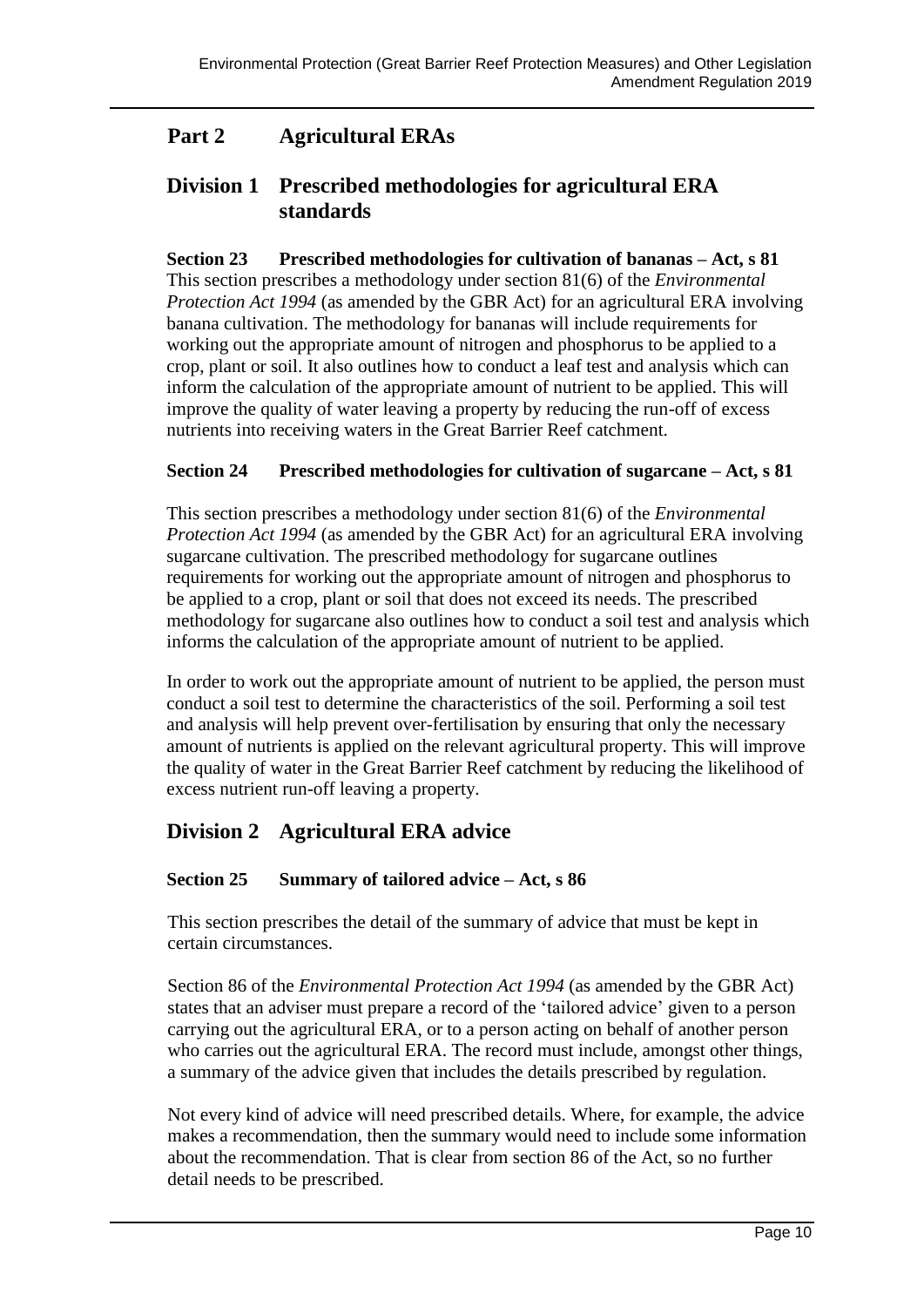Consequently, the prescribed detail focuses on advice given about the application of a fertiliser product where the kind of information that would need to be recorded is not obvious. This ensures that both producers and advisers are clear about the fertiliser product that should be applied to the land and the application rate.

Note: Chapter 4A, part 4 of the *Environmental Protection Act 1994* (as amended by the GBR Act) defines who an adviser is for the purposes of this section and what 'tailored advice' means.

#### **Amendment of s 35 (Matters to be complied with for environmental management decisions)**

*Clause 7* amends section 35 of the *Environmental Protection Regulation 2019*, which sets out the matters that must be considered by the administering authority when making an environmental management decision about an environmentally relevant activity. In essence, this section requires the administering authority to consider the contaminants being released by an activity, and the impact the activity has on the receiving environment as a result.

Environmental management decisions are decisions that reference a regulatory requirement in the *Environmental Protection Act 1994.*

These are decisions about an environmental authority, a development approval or a transitional environmental program to the extent the decision authorises, places a condition on or varies a condition applying to the activity. An environmental management decision under the *Environmental Protection Act 1994* does not include a decision about the surrender of an environmental authority, an application for a minor amendment or an application for a progressive certification.

Regulatory requirements are a series of considerations, prohibitions, assessments, specified in the *Environmental Protection Regulation 2019*. Typically, regulatory requirements are matters that must be considered by the administering authority when making environmental management decisions and oblige the administering authority to consider imposing conditions for other stated matters.

However, the broad range of considerations for other prescribed ERAs and resource activities do not need to be considered for new commercial cropping and horticulture in the Great Barrier Reef, ERA (ERA 13A). Regulation of these activities is focussed on just the water quality impacts caused by the release of dissolved inorganic nitrogen and fine sediment into waters of the Great Barrier Reef catchment.

Consequently, this clause amends section 35(3) to exclude ERA 13A from having to be assessed against all of the matters ordinarily considered for other prescribed ERAs. Instead, this clause inserts new section 35(4) that details the matters that must be considered by the administering authority when making an environmental management decision about ERA 13A.

ERA 13A will undergo a more tailored assessment as new commercial cropping and horticulture activities in the Great Barrier Reef catchment are only being regulated for the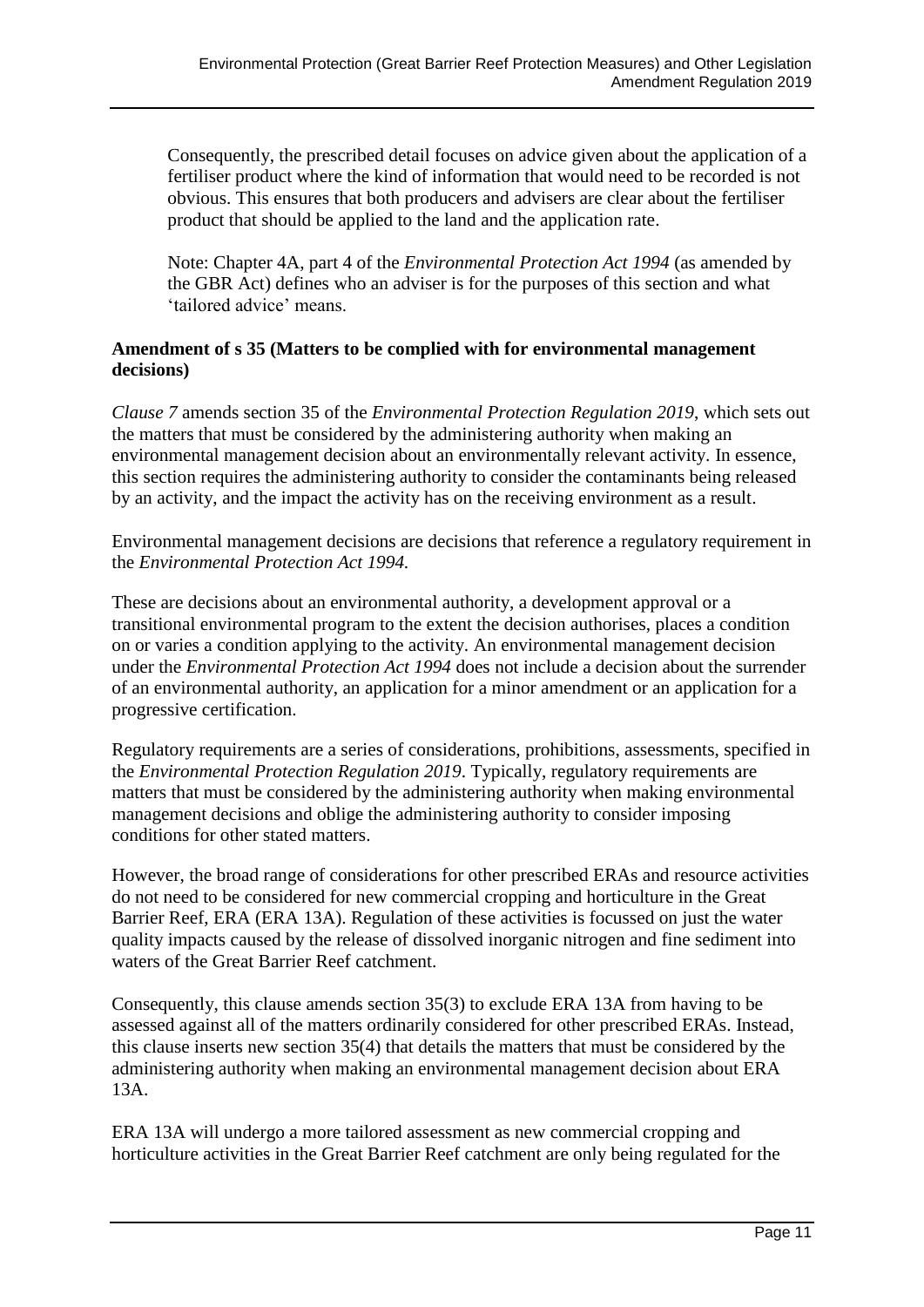water quality impacts caused by the release of dissolved inorganic nitrogen and fine sediment into waters of the Great Barrier Reef catchment. This assessment will focus on:

- an environmental objective assessment for water and groundwater, to the extent that these provisions relate to the release of dissolved inorganic nitrogen and fine sediment;
- environmental values of waters in the Great Barrier Reef catchment, to the extent that they are affected by the release of dissolved inorganic nitrogen and fine sediment;
- strategic environmental areas in the Great Barrier Reef catchment, to the extent that they are affected by the release of dissolved inorganic nitrogen and fine sediment; and
- environmental protection policies, to the extent that they apply to the release of dissolved inorganic nitrogen and fine sediment to waters in the Great Barrier Reef catchment.

The tailored assessment of ERA 13A is based on the Scientific Consensus Statement which confirms that poor water quality continues to be a significant issue for Reef health and the main source of nutrient and sediment pollution is cumulative run-off from agricultural land use.

#### **Insertion of new s 41AA**

*Clause 8* inserts a new regulatory requirement into chapter 4, part 3 of the *Environmental Protection Regulation 2019*, which details when the administering authority must refuse to grant an application when making an 'environmental management decision'. The existing provisions that similarly require the decision maker to refuse an application in particular circumstances, relate to wetlands and releases to groundwater.

Clause 7 above outlines what an environmental management decision is and when these provisions apply.

#### **Section 41AA Release of particular contaminants to Great Barrier Reef catchment waters and other waters**

This section applies when the administering authority is making an environmental management decision about an activity that releases dissolved inorganic nitrogen and/or fine sediment to waters in the Great Barrier Reef catchment, or the adjacent coastal waters.

This section addresses the Great Barrier Reef Water Science Taskforce recommendation to ensure no net decline in water quality from new development through the introduction of regulations. Achieving no net decline in water quality from new development is necessary to maintain downward pressure on pollutant loads in order to achieve the Great Barrier Reef water quality targets. This section only applies to a prescribed ERA or resource activity which is new or where an amendment is expanding the operation of an activity that is subject to an existing environmental authority.

This section requires the administering authority to refuse to grant an application if it considers that the activity will or may result in an additional impact from these contaminants (i.e. dissolved inorganic nutrient or fine sediment releases within the Great Barrier Reef catchment or adjacent coastal waters). The policy intent is that this requirement will apply both where the activity will release these contaminants (e.g. as part of its day-to-day operations) and where the activity may release these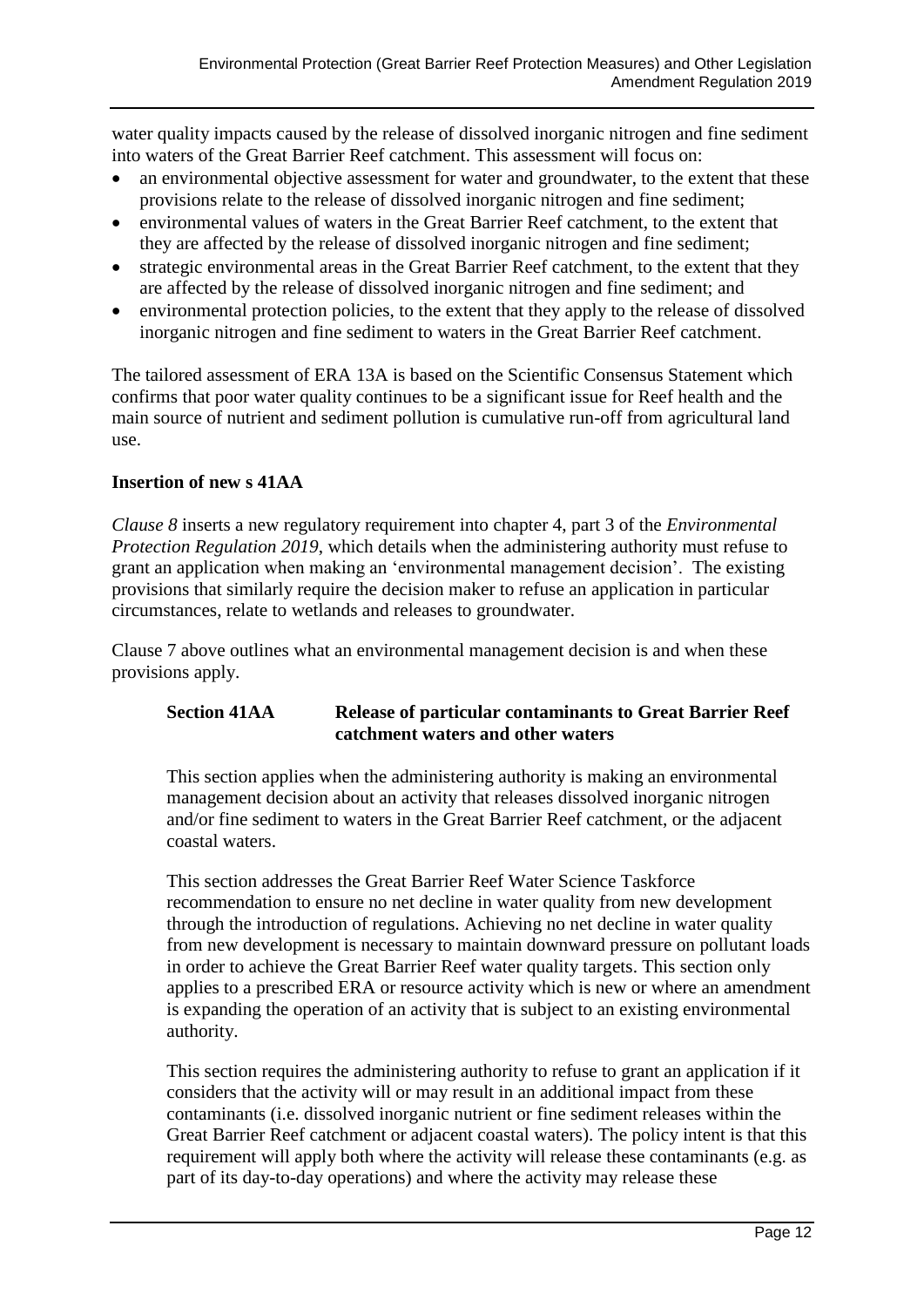contaminants (e.g. wet weather releases that would ordinarily be conditioned as part of the environmental authority).

A residual impact can be:

- o avoided, through measures which prevent a release to water;
- o mitigated on-site, through measures which treat water before it is released; or
- o mitigated off-site (e.g. offset), through measures which ensure that there is no net decline in water quality from the new or amended activity.

Where a proponent can demonstrate no residual impact to the waters from the activity (or the amended activity for a major amendment application), this section will not be triggered.

Where a proponent chooses to undertake mitigation measures through a voluntary offset to achieve no residual impact, the offset would be guided by the Queensland Government's policies about point source water quality offsets. On 1 August 2019, the *Point Source Water Quality Offsets Policy* (the new Policy) was approved. The new Policy provides guidance to environmental authority holders for prescribed ERAs and resource activities who consider implementing water quality offsets to counterbalance proposed increases in discharge loads into the receiving environment. It encourages partnering with the administering authority and discussing technical requirements, including identifying offset solutions and sites, and the required evidence based assessment for an offset to counterbalance a residual impact.

The new Policy and its associated guideline were developed in consultation with key stakeholders, including local governments, water utilities, industry, Queensland Water Directorate, Queensland Resources Council, Local Government Association of Queensland, environmental groups and regional Natural Resource Management bodies.

This section does not apply to the prescribed ERA mentioned in schedule 2. section 13A (new commercial cropping or horticulture in the Great Barrier Reef catchment). Instead, ERA 13A will meet the no net decline requirement through conditions placed on an environmental authority for the activity. These conditions will require producers to comply with farm design standards, and these producers will also have to comply with any minimum practice agricultural standards relevant to their commodity. By conditioning the activity in this way, the policy intent is that the activity will meet the no net decline requirement.

In addition, marine dredging in the adjacent waters to the Great Barrier Reef catchment is excluded from the no net decline requirement. This is because the catchment limits do not monitor these releases and dredging outside the catchment is already tightly regulated under existing State and Commonwealth legislation.

Note: this section will take effect 12 months from commencement of this Amendment Regulation (see clause 11 below).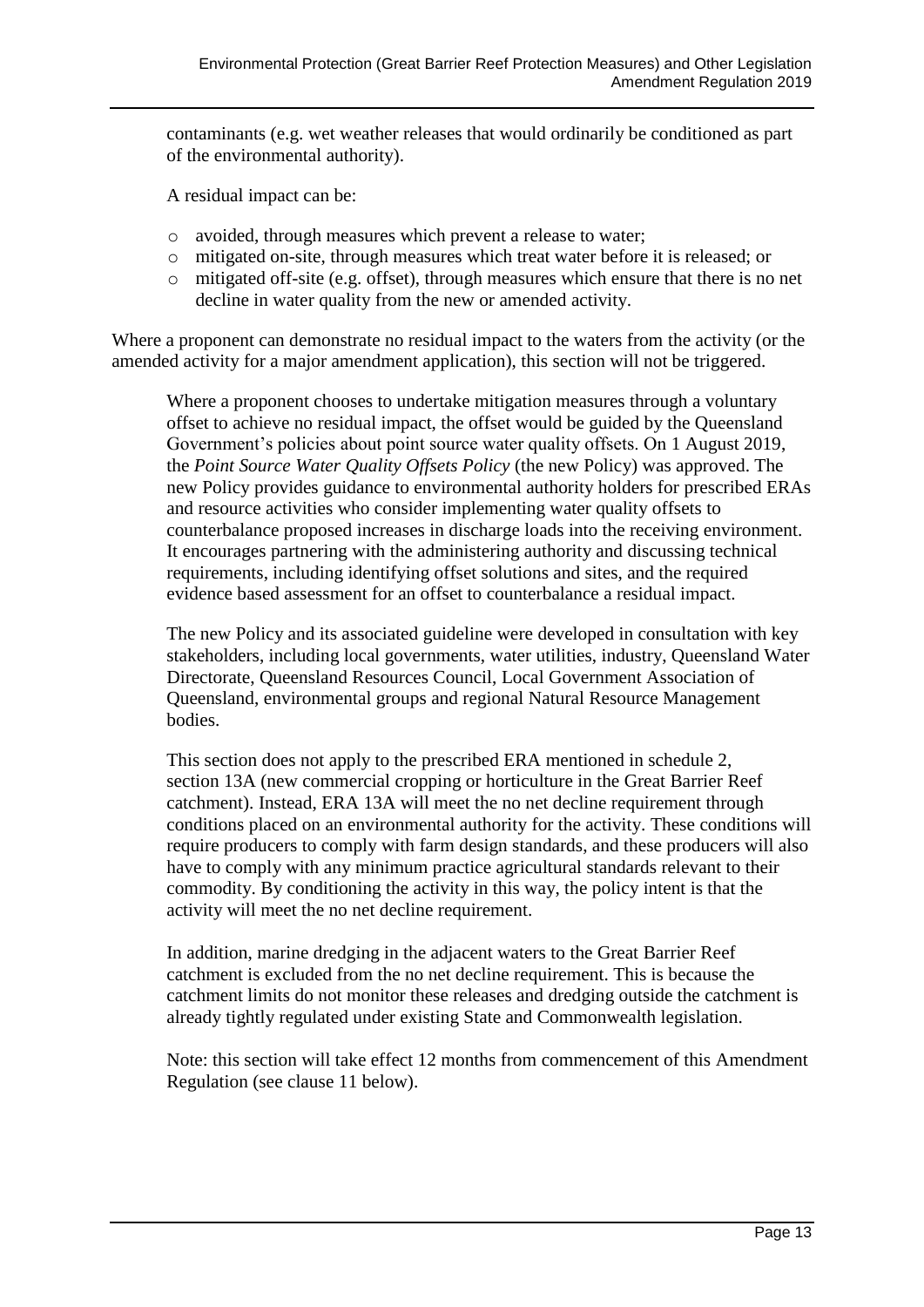#### **Amendment of s 183 (Holders of particular environmental authorities exempt from annual fee)**

*Clause 9* amends section 183 of the *Environmental Protection Regulation 2019* to exclude ERA 13A (new commercial cropping and horticulture in the Great Barrier Reef catchment) from having to pay an annual fee for the environmental authority. Typically, operators carrying out prescribed ERAs and resource activities are required to pay an annual fee, which is based on the environmental risk associated with the activity. This risk is represented by the aggregate environmental score (AES) which is calculated based on an environmental emission profile that takes into account emissions to land, air and water. Lower risk activities have no AES or a low AES.

Producers captured by ERA 13A are exempt from having to pay an annual fee as existing producers are not required to obtain an environmental authority to cultivate crops or horticulture. Since existing operators will not be charged an annual fee, the new cropping or horticulture producers are also not required to pay an annual fee.

Because application fees charged under section 183 are based on the annual fee plus 30% of the annual fee, the amended section retains the 30% fee to cover application costs whilst removing reference to the ongoing annual fee.

Note: the exemptions in subsection (1)(a) are already in the *Environmental Protection Regulation 2019*. Because subsection (1) is being omitted and reinserted as a drafting technique, these provisions must be reinserted. There is no actual change to these fee exemptions, just the additional fee exemption for ERA 13A.

#### **Insertion of new ch 11, pt 4**

*Clause 10* inserts new part 4 into the transitional provisions chapter (chapter 11) of the *Environmental Protection Regulation 2019* to prescribe transitional provisions related to this Amendment Regulation. The transitional provisions relate to new section 41AA (Release of particular contaminants to Great Barrier Reef catchment waters and other waters) and to new ERA 13A (Commercial cropping and horticulture in Great Barrier Reef catchment).

## **Part 4 Transitional provisions for Environmental Protection (Great Barrier Reef Protection Measures) and Other Legislation Amendment Regulation 2019**

#### **Section 214 Application of s 41AA during transitional period**

This section defers the commencement of section 41AA (Release of particular contaminants to Great Barrier Reef catchment waters and other waters) until 12 months after the commencement of this Amendment Regulation.

This will allow prescribed ERA and resource activity applicants, who have been planning a new development prior to the legislation commencing, time to obtain an environmental authority under the previous regime.

The policy intent is that meeting the section 41AA requirement would need to be included in the planning stage of a development and, as such, the transition period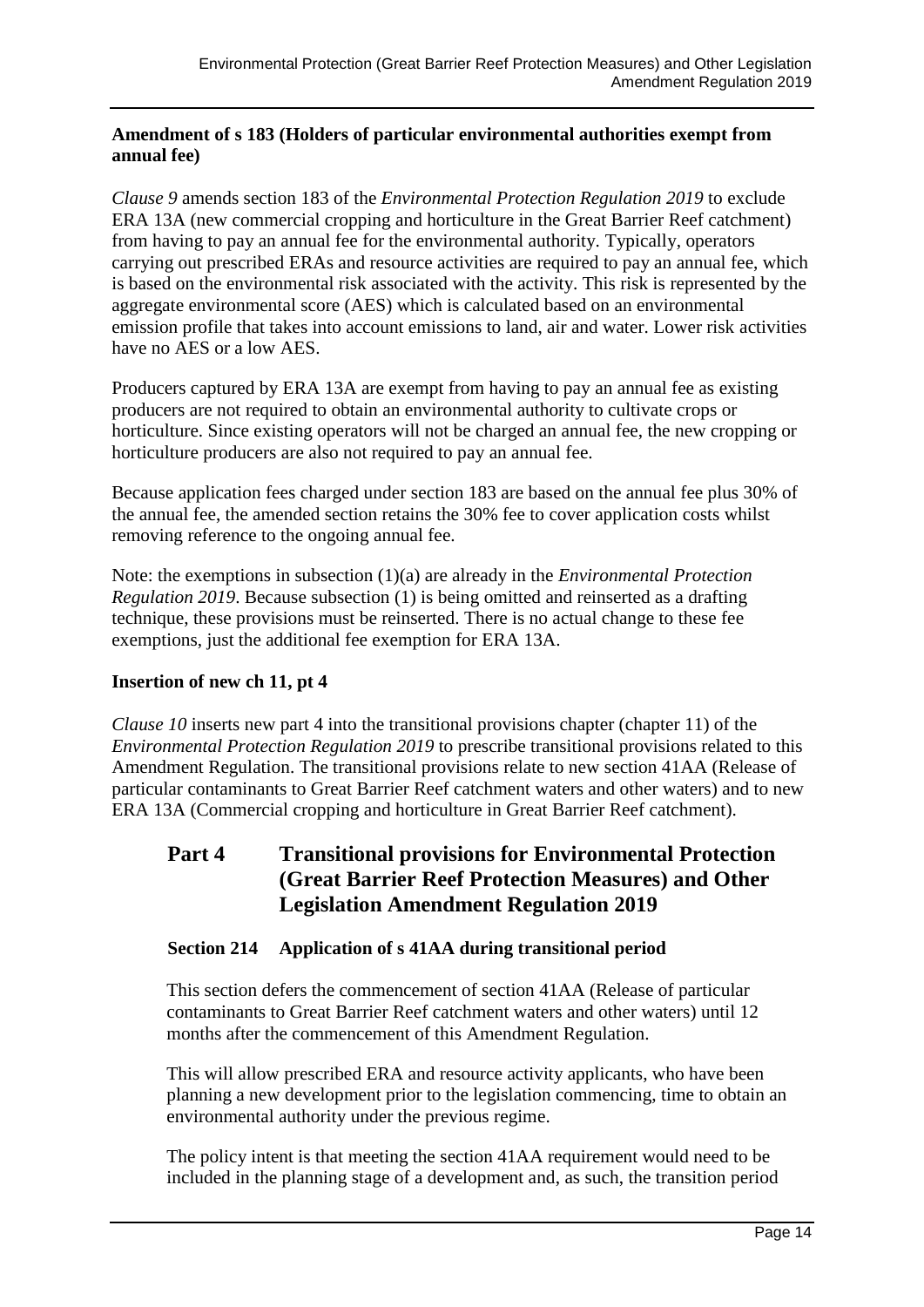aims to exclude developments that have already been through the planning stage to avoid delaying the development.

Note: see the explanatory notes for clause 8 for an explanation of when the new section 41AA will apply.

#### **Section 215 Application of sch 2, pt 2A generally**

This section defers the commencement of the new ERA for new cropping and horticulture (ERA 13A) until 6 months after the commencement of the Regulation. The commencement date has been deferred to reduce the burden on producers who were ready to crop land.

This section also makes it clear that ERA 13A does not apply to areas where a development approval exists prior to the commencement of this section, while the development approval is in effect, provided the development approval is for:

- a) operational works related to high value agriculture clearing or irrigated high value agricultural clearing under the vegetation management framework; or
- b) a material change of use of premises that involves high value agriculture clearing or irrigated high value agriculture clearing under the vegetation management framework.

These vegetation management activities are being excluded as it is recognised that they have already undergone significant assessment for similar matters.

Note: development approvals are granted under the planning legislation, but the terms described are defined under the *Vegetation Management Act 1999*.

#### **Section 216 Application of sch 2, pt 2A to activities on particular land**

This section transitions existing producers for the new cropping and horticulture ERA (ERA 13A). It applies where a person is currently cropping their land or has cropped their land in the past 3 years, but does not meet the cropping history test because they have not yet cropped the land for long enough. This section essentially deems the person to have met the cropping history test until they have cropped the land for long enough to meet the test.

This section is necessary to ensure that existing cropping activities that were underway before the commencement of the regulation, but still less than three years old, are not disadvantaged by the cropping history test. This will include growers that have already started preparatory work to commence a new crop before 1 June 2020.

It ensures there is no potential for retrospective application of the farm design requirements to an existing cropping activity.

#### **Amendment of sch 2 (Prescribed ERAs and aggregate environmental scores)**

*Clause 11* amends schedule 2 of the *Environmental Protection Regulation 2019* to insert new part 2A for the new environmentally relevant activity (ERA) for new commercial cropping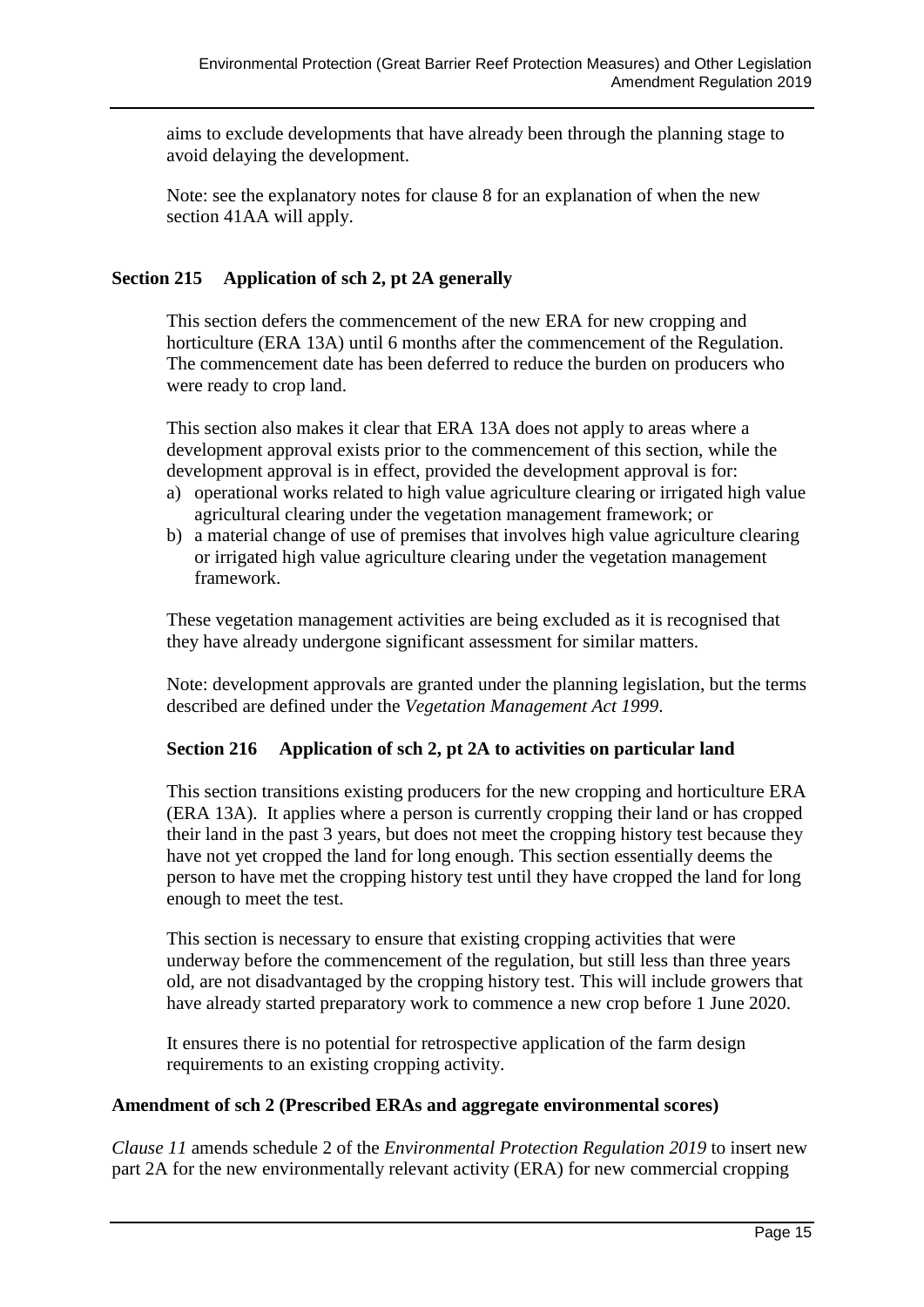and horticulture in the Great Barrier Reef catchment (ERA 13A). It also makes a consequential change to numbering as a result of the renumbering by clause 5 of this Amendment Regulation.

# **Part 2A Cropping and horticulture activities**

#### **Section 13A Commercial cropping and horticulture in Great Barrier Reef catchment**

Section 13A (or ERA 13A) regulates new cropping and horticulture activities. Cropping and horticulture activities are considered a prescribed ERA if:

- a) they are carried out on a commercial basis; and
- b) they are located in the Great Barrier Reef catchment; and
- c) the single enterprise has exceeded its cumulative five-hectare threshold in the river basin where the activity is being carried out.

The five-hectare size threshold is based on a producer's entire agricultural property within a river basin (i.e. properties owned, or part owned by the same individual or business). The producer's agricultural property includes any parcels of land within a river basin in the Great Barrier Reef catchment, regardless of whether the properties are on neighbouring land. The river basin scale was chosen for the five-hectare threshold as the Great Barrier Reef water quality targets are set at this scale. Using the same scale makes it easier to monitor and report on water quality achievements made.

Prescribing ERA 13A means that new cropping and horticulture activities will require an environmental authority, which if approved, will be conditioned to meet farm design standards. Producers carrying out new cropping activities will also be required to meet the commodity-specific minimum practice agricultural standards relevant to their commodity. These minimum practice agricultural standards will apply to the new cropping area from the time the environmental authority is granted, regardless of when the minimum practice agricultural standards would apply to established farms in the region (see explanatory notes for clause 14 below).

A person must apply for an environmental authority prior to commencing ERA 13A, which includes operational works associated with preparing the land for the activity (e.g. vegetation clearing, establishment of diversion banks and spoon drains and excavation).

As with all applications made under the *Environmental Protection Act 1994* for an environmental authority, the administering authority has the power to refuse the application if the risks to the environment are too high. Prescribing new cropping and horticulture activities will address additional nutrient and sediment releases from new activities, whilst allowing for future development that is compatible with the protection of the Great Barrier Reef.

ERA 13A does not include the cultivation of crops or horticulture using a closed system (e.g. hydroponics). For this part, a closed system means the cultivation of crops using a closed irrigation system preventing sediment or nutrient release to land or water such as hydroponics, where water is recycled on site or there is no possibility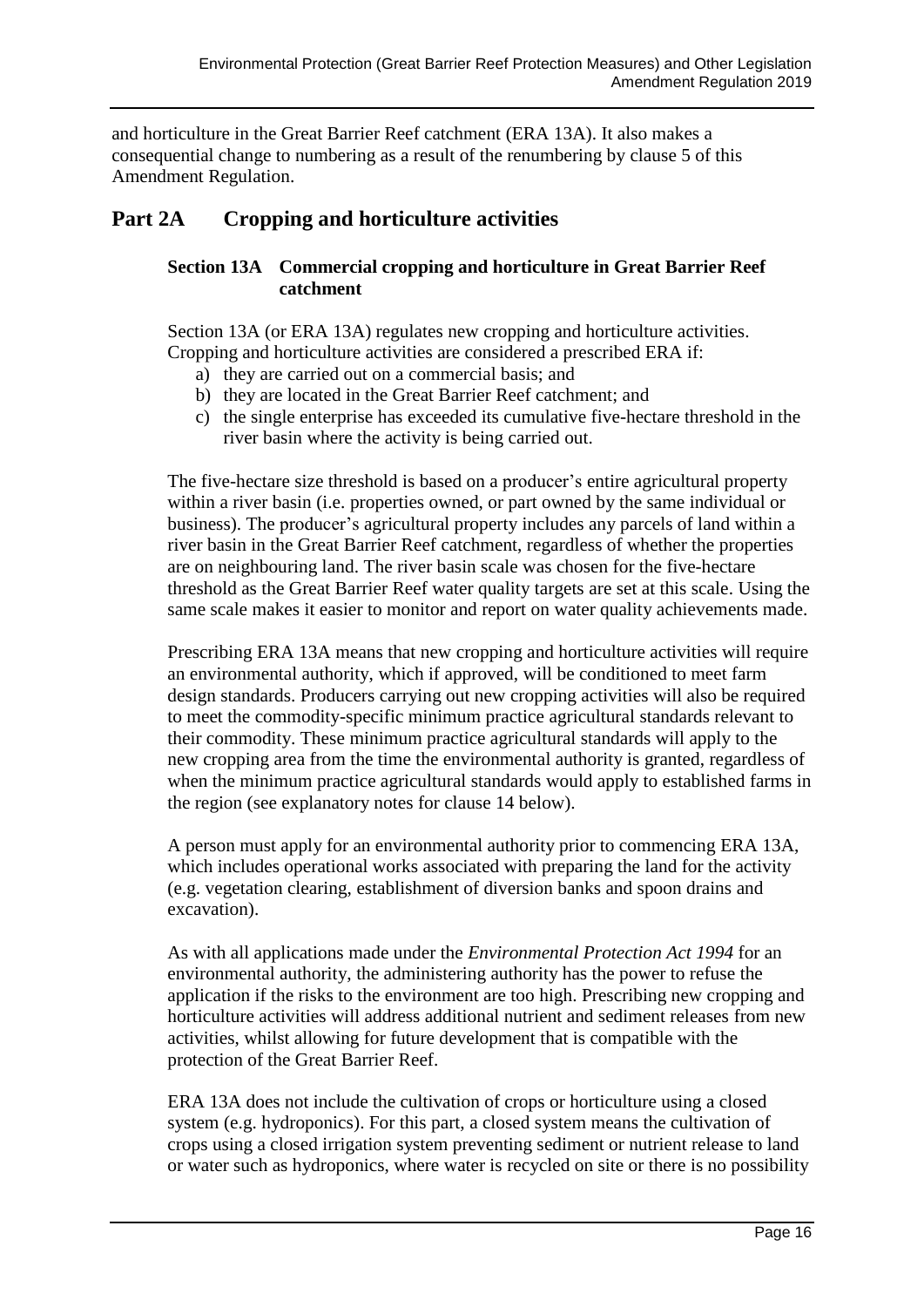of the activity releasing sediments or nutrients to receiving waters in the Great Barrier Reef catchment.

ERA 13A also does not apply to cropping or horticulture activities that are able to demonstrate a 'cropping history test'. A cropping history test can be demonstrated if cropping or horticulture activities have occurred on the land during at least three of the past 10 years, with one of those years being in the last five years preceding the commencement. The purpose of a cropping history test is to limit the burden on producers having to retrofit the farm design standards to the existing cropped areas on their farm.

Grazing was excluded from the requirement to obtain an environmental authority, as it is not anticipated that significant new areas will be established due to development constraints imposed by other regulatory frameworks. However, where graziers are growing crops commercially (e.g. fodder crops to be sold to other farmers), they may be captured by this requirement. This would not include fodder crops grown to be fed to the producer's own cattle, even if the fodder crop is harvested and stored for later use (e.g. growing and bailing hay for later use during dry or drought conditions) since the activity is not being carried out commercially.

Certain 'cropping' activities have also been excluded from this requirement as these activities already have sufficient sediment control measures in place to minimise sediment run-off to the Great Barrier Reef. These activities include:

- a) State forests, timber reserves and forest consent areas under the *Forestry Act 1959;* and
- b) Forest entitlement areas under the *Land Act 1994*; and
- c) A forest practice under the *Vegetation Management Act 1999*.

There is no aggregate environmental score (AES) for ERA 13A since the AES framework was established to determine the environmental risk associated with activities that will, or may, result in point source pollution. ERA 13A is considered an activity that results in diffuse source pollution and therefore the AES framework is not considered appropriate for informing an AES score.

Note: this requirement will commence 6 months after commencement of this Amendment Regulation and there are various transitional provisions to ensure that there is no retrospective application of the farm design requirements to an existing cropping activity (see clause 10 above).

#### **Amendment of sch 3 (Aggregate environmental scores for particular resource activities)**

*Clause 12* makes a consequential amendment as a result of the renumbering done by clause 5 of this Amendment Regulation.

#### **Amendment of sch 4 (Scheduled areas)**

*Clause 13* makes a consequential amendment as a result of the renumbering done by clause 5 of this Amendment Regulation.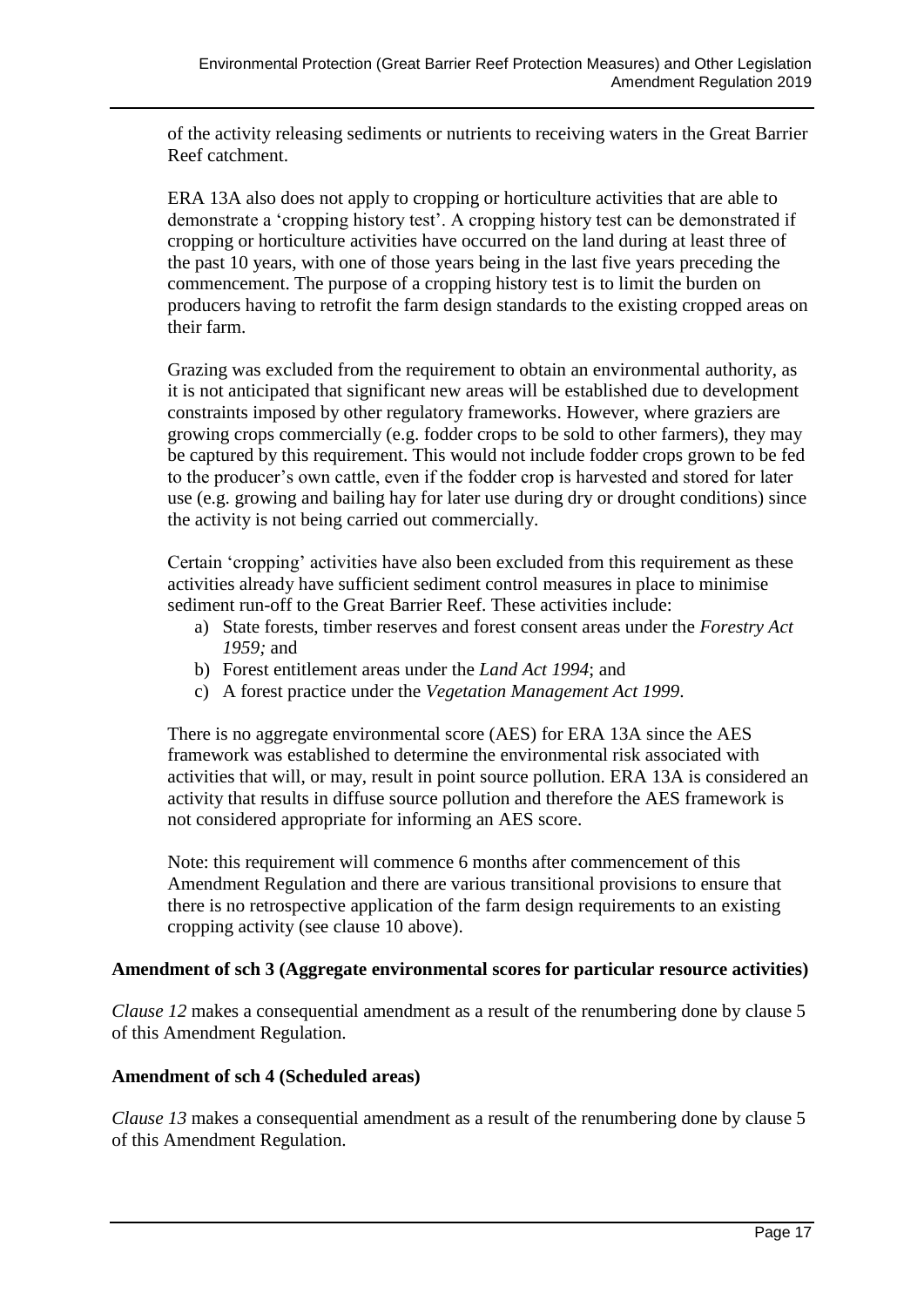#### **Amendment of sch 7 (Approved ERA standards)**

*Clause 14* amends schedule 7 of the *Environmental Protection Regulation 2019* to prescribe the agricultural ERA standards for banana cultivation, beef cattle grazing and sugarcane cultivation.

Agricultural ERA standards are not like the existing ERA standards. The existing ERA standards are essentially an application document: an operator who can meet the eligibility criteria, and is happy with the standard conditions, can request a simpler assessment process for their application for an environmental authority (a standard application). Once their environmental authority is approved, they operate under the conditions of their environmental authority, regardless of the application type.

Agricultural ERA standards are different in that:

- No environmental authority is required.
- The eligibility criteria merely describe the activities that are captured.
- The standard conditions are the general record keeping requirements and minimum practice agricultural standards for the activity, so the standard conditions cannot be varied, and must be met or exceeded.

Consequently, the agricultural ERA standards are described differently from the existing ERA standards to keep these distinctions clear.

In addition, the agricultural ERA standards are made under section 768 (initial agricultural ERA standards) of the *Environmental Protection Act 1994* so that they are able to be prescribed initially without meeting the requirements of section 318A and 318B of the *Environmental Protection Act 1994*.

This is because there has already been extensive consultation on these standards with key stakeholders. Drafts of the standards were included for public consultation in the Consultation Regulatory Impact Statement *'Broadening and Enhancing reef protection regulations'* in September 2017. Since the introduction of the Environmental Protection (Great Barrier Reef Protection Measures) and Other Legislation Amendment Bill 2019 in February 2019, further consultation has taken place with key stakeholders on the detailed technical measures contained within the standards, the prescribed methodologies relating to the standards, and other associated documents, e.g. guidelines.

Comprehensive technical feedback has been sought through various processes, meetings and forums, including:

- the Technical Working Group for sugarcane with representatives from the cane industry, growers and conservation groups (April 2019)
- Paddock to Reef Science Forum (sugarcane focus), including industry representatives, growers, Natural Resource Management (NRM) bodies and scientists (Mar 2019)
- Australian Banana Growers Council (Feb and Mar 2019)
- Major Integrated Projects (MIPs)/NRM body meeting, including representatives from the grazing industry and peak bodies (Mar 2019)
- Departmental representation at other key stakeholder meetings and forums (ongoing), including grower groups, productivity boards, agronomic providers, and Landcare groups.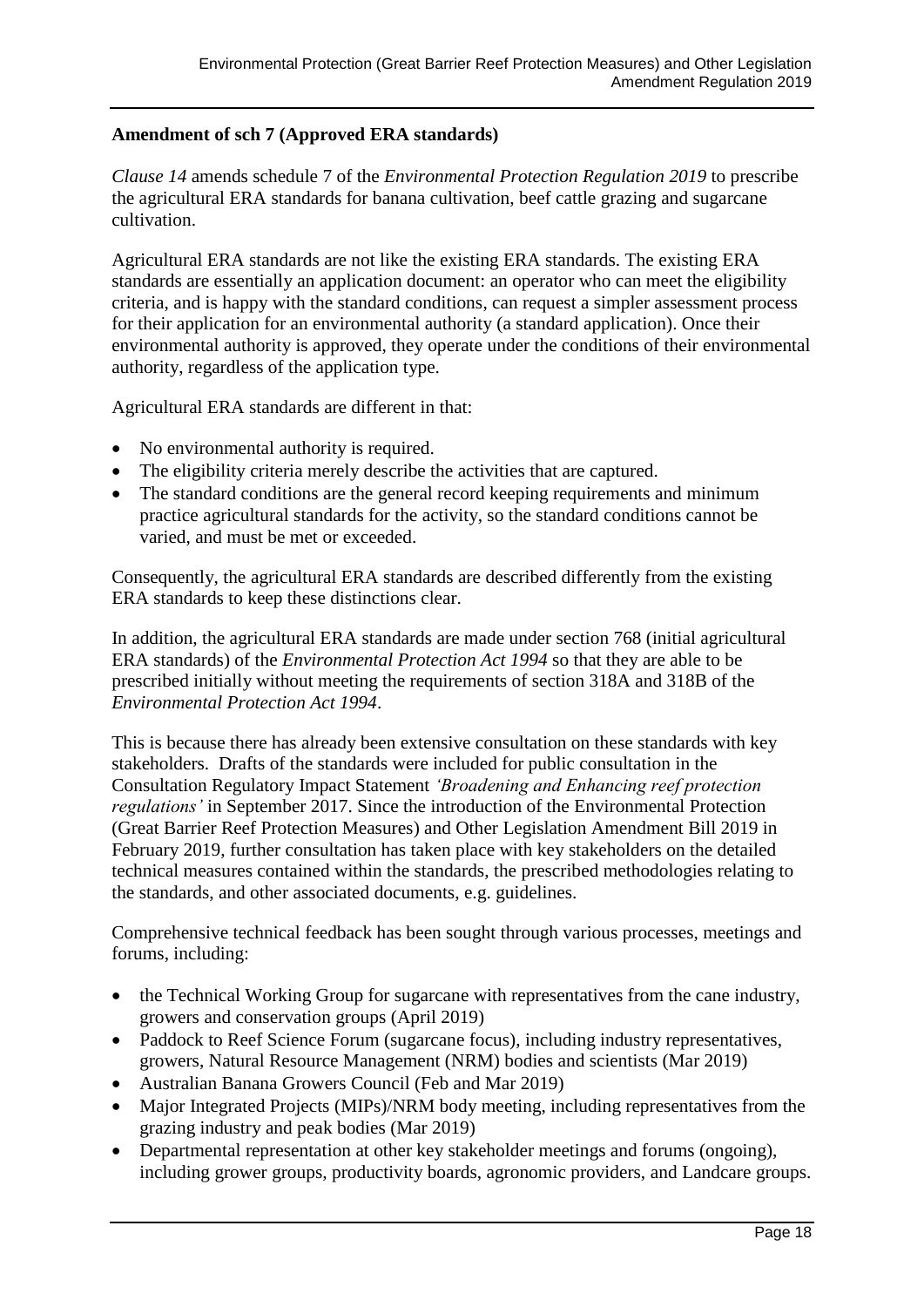Additional technical feedback has been sourced via the targeted distribution of draft documents to peak bodies, industry groups, and conservation groups.

In response to feedback the agricultural ERA standards were revised to become more outcomes focused and increase clarity and understanding for agricultural producers.

The agricultural ERA standards have two basic components:

- General record keeping requirements (contact details, date and location of application of fertiliser, mill mud/ash and agricultural chemicals)
- Minimum practice agricultural standards requirements.

In keeping with the extensive consultation already undertaken on the standards, the Queensland Government has committed to not substantially amending these standards for the next five years (from commencement of this Amendment Regulation). This will give the regulated community certainty while the agricultural ERA standards for beef cattle grazing, sugarcane cultivation and banana cultivation are being rolled out.

The general record keeping requirements commence immediately to ensure consistency for those producers already required to keep records (beef cattle grazing and sugarcane in the Wet Tropics, Burdekin and Mackay Whitsunday regions) and to assist those other producers to prepare for the introduction of the minimum practice agricultural standards requirements (see below) in the coming years. These general record-keeping requirements will apply to the three commodities (sugarcane cultivation, banana cultivation and beef cattle grazing) in all Reef regions being regulated.

The minimum practice agricultural standards requirements in the agricultural ERA standards come into effect in a staged manner to align with the regional priorities for water quality management, and commodities identified as posing the highest risk to water quality. Within three years of commencement, the agricultural ERA standards involving sugarcane cultivation, banana cultivation, and beef cattle grazing will have taken effect in all Reef regions being regulated.

For new cropping and horticulture activities that relates to sugarcane cultivation and banana cultivation, the minimum practice agricultural standards will take effect when the environmental authority for the activity is approved. This is so that there is no net decline in water quality while the minimum standards are being rolled out to specific commodities in specific regions.

For the Cape York region, the Great Barrier Reef Report Card 2017 and 2018 showed that the water quality targets in the Reef 2050 Water Quality Improvement Plan have been met in Cape York. Therefore, the minimum practice agricultural standards will not take effect in that region for the next five years, unless a producer is commencing new commercial cropping and/or horticulture activities in the region. For new cropping activities in the Cape York region, the standard conditions of the general record keeping requirements and minimum practice agricultural standards will apply when the environmental authority takes effect, as is the case for other regions.

For sugarcane cultivation (other than new cropping), the minimum practice agricultural standards requirements of the agricultural ERA standard will come into effect immediately for the already regulated regions (Wet Tropics, Burdekin and Mackay Whitsunday), whilst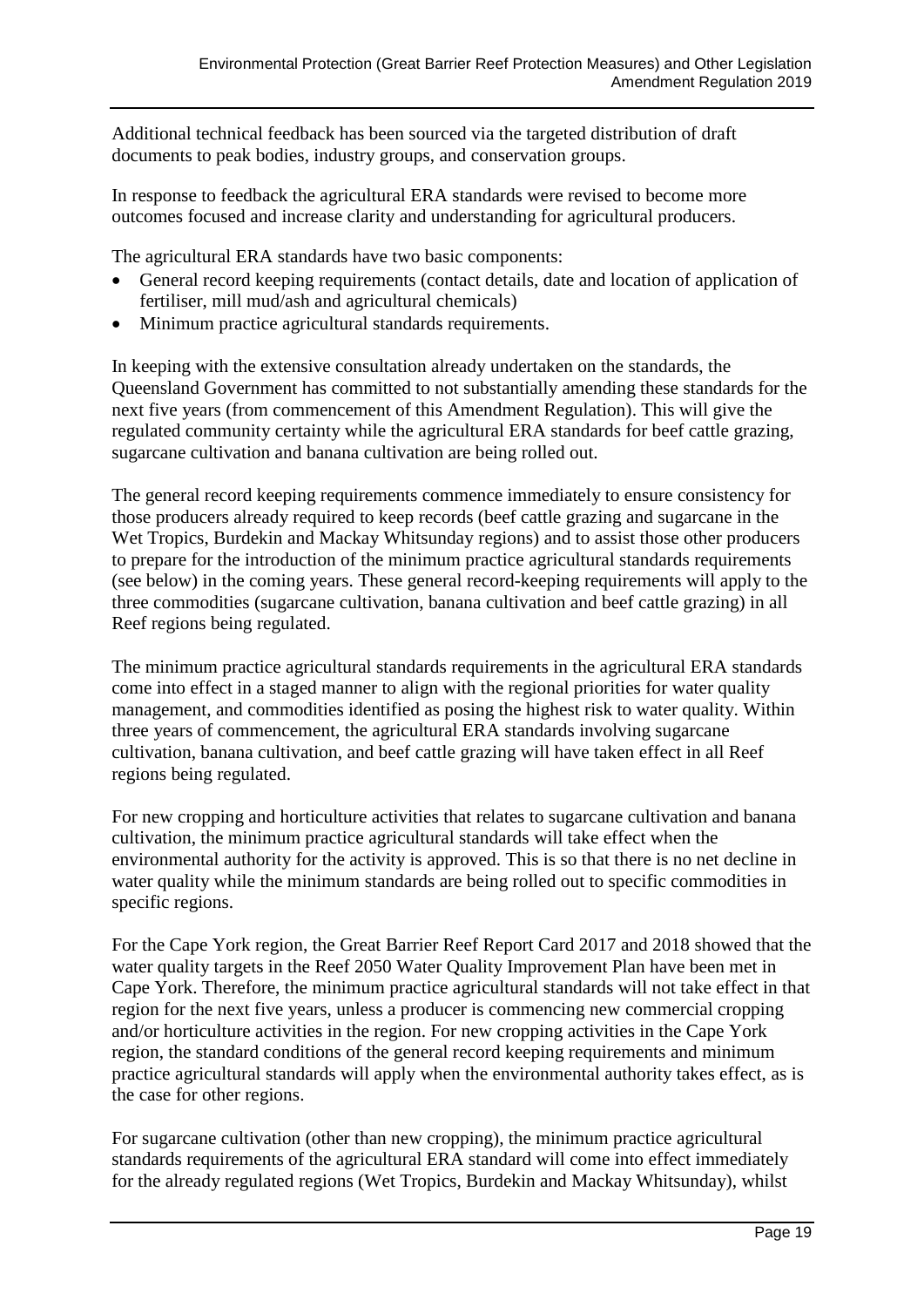sugarcane producers in all other regions (Fitzroy and Burnett Mary) will have three years before the conditions take effect. As part of the minimum practice agricultural standards, the introduction of the requirement to complete a Farm Nitrogen and Phosphorus Budget will also be staged to provide time for growers to access agronomy services and complete their budget. The budget will be required in the Wet Tropics, Burdekin and Mackay Whitsunday two years after commencement, and three years after commencement in the Fitzroy and Burnett Mary regions.

For banana cultivation (other than new cropping), the minimum practice agricultural standards requirements of the agricultural ERA standard will come into effect one year after commencement for the Wet Tropics as this is a high priority water quality risk for nitrogen, and where the bulk of bananas are grown in Queensland. For all other Reef regions (Burdekin, Fitzroy, Burnett Mary and Mackay Whitsunday), where there is much less banana production, the minimum practice agricultural standards will come into effect three years after commencement.

For beef cattle grazing, the minimum practice agricultural standards requirements of the agricultural ERA standard will come into effect one year after commencement for the Burdekin, a region that has already been regulated previously and is a high priority water quality risk for sediment. For the Fitzroy region, which is also a high risk for water quality but has not previously been regulated, they will come into effect two years after commencement. Standards for beef cattle grazing will not come into effect until three years after commencement for all other Reef regions (Wet Tropics, Burnett Mary and Mackay Whitsunday) as these regions are a lower priority for managing the sediment risk to Reef water quality.

#### **Amendment of sch 15 (Fees)**

*Clause 15* amends the fee schedule in schedule 15, part 2 of the *Environmental Protection Regulation 2019*. This amendment inserts the fees payable by a person applying for an environmental authority for ERA 13A. While the existing fee structure under the *Environmental Protection Regulation 2019* is being applied for ERA 13A applications, producers will not be required to pay an annual fee. Consequently, the fees have been calculated to include 30% of the annual fee that would have been payable if an annual fee was being required.

Fees include those for making a site specific or variation application for an environmental authority, and for making a major amendment to an existing environmental authority. The fees for making a standard application for an environmental authority or for a minor amendment to an existing environmental authority are already outlined in schedule 15.

#### **Amendment of sch 19 (Dictionary)**

*Clause 16* amends the dictionary in schedule 19, part 2 of the *Environmental Protection Regulation 2019* to insert a definition for the term 'river basin'. This term is used in the new ERA 13A inserted by this Amendment Regulation.

Clause 16 also amends the dictionary to insert a definition for the term 'preparatory work'. This term is used in the new ERA 13A inserted by this Amendment Regulation, and in clause 11, which inserts section 216 of the *Environmental Protection Regulation 2019*.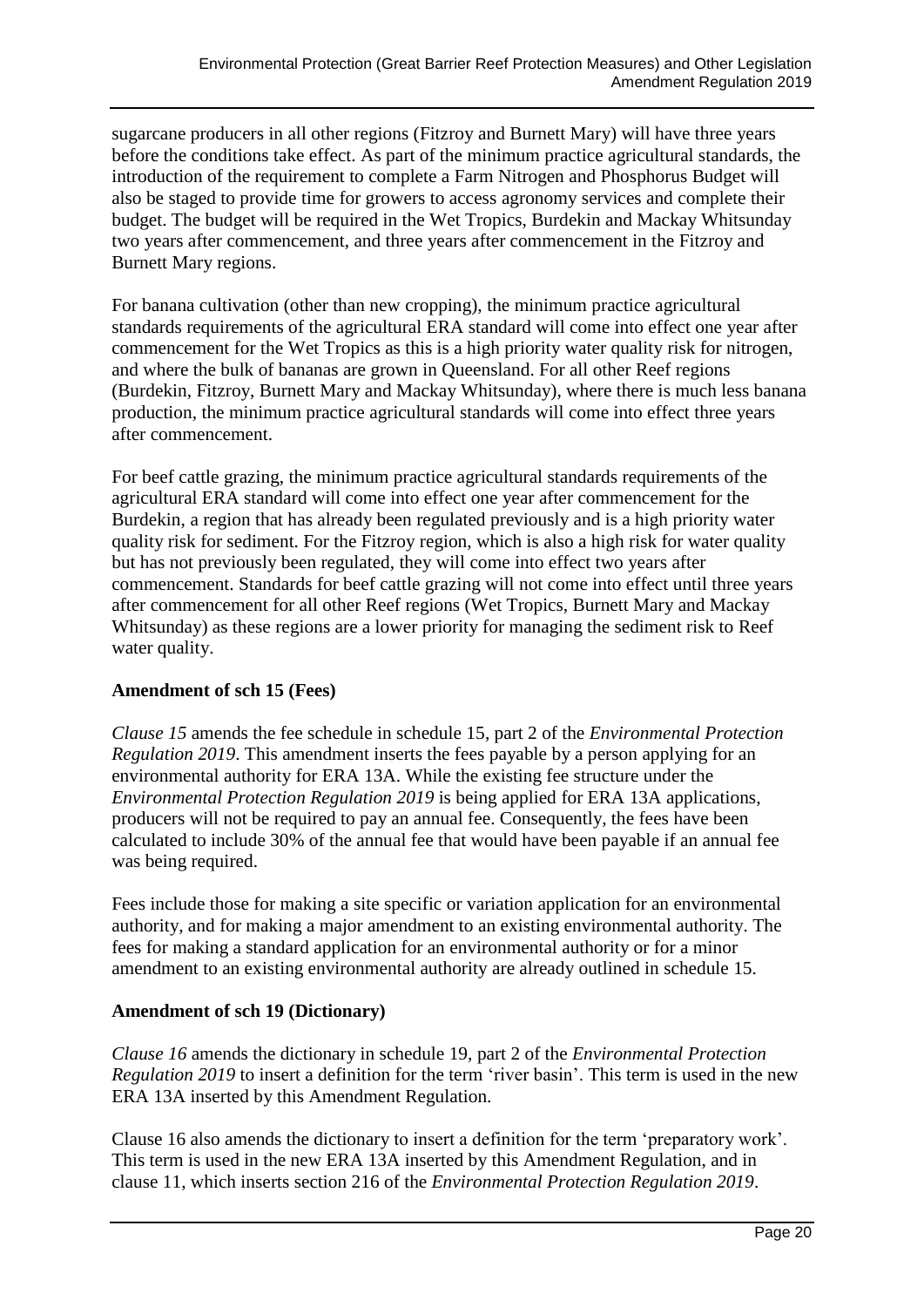It also makes a consequential change to numbering as a result of the renumbering by clause 5 of this Amendment Regulation.

# **Part 3 Amendment of other legislation**

# **Division 1 Amendment of Chemical Usage (Agricultural and Veterinary) Control Regulation 2017**

#### **Regulation amended**

*Clause 17* states that this division amends the *Chemical Usage (Agricultural and Veterinary) Control Regulation 2017*.

#### **Amendment of s 32 (Required record)**

*Clause 18* amends section 32 of the *Chemical Usage (Agricultural and Veterinary) Control Regulation 2017* to limit the regions to which agricultural chemical record keeping requirements apply.

Without this amendment, these chemical usage record keeping requirements could be interpreted as applying to all regions the Great Barrier Reef catchment.

The intent is that these provisions will continue to only apply to sugarcane growing and cattle grazing in the Wet Tropics, Burdekin and the Mackay Whitsunday regions.

This clause also makes consequential amendments to numbers as a result of the above change.

#### **Amendment of sch 1 (Dictionary)**

*Clause 19* amends the dictionary to update references to the geographic area of the Great Barrier Reef and to update the definitions of relevant sugarcane growing and relevant cattle grazing.

## **Division 2 Amendment of Environmental Protection (Water and Wetland Biodiversity) Policy 2019**

#### **Policy amended**

*Clause 20* states that this division amends the *Environmental Protection (Water and Wetland Biodiversity) Policy 2019*.

#### **Amendment of s 11 (Water quality objectives for waters)**

*Clause 21* amends section 11 of the *Environmental Protection (Water and Wetland Biodiversity) Policy 2019* (EPP Water) to prescribe water quality objectives for the 35 river basins in the Great Barrier Reef catchment.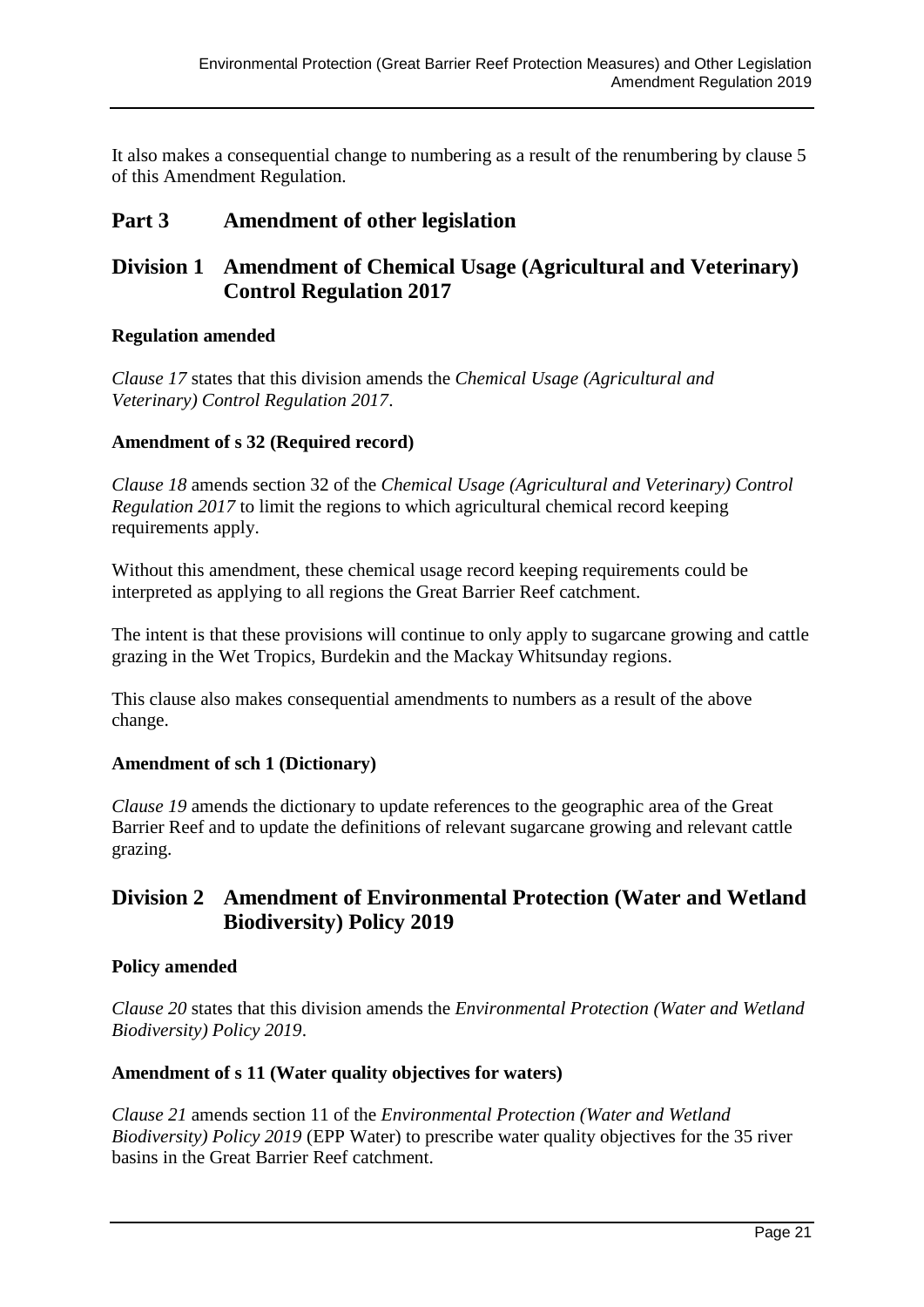The environmental values for these river basins are either already specified in existing documents in Schedule 1 of the EPP Water, or the definition in section 6 of the EPP Water applies. Consequently, this amendment does not prescribe environmental values, but only prescribes the water quality objectives.

The water quality objectives for the Great Barrier Reef catchment are pollution load limits. They define objectives for the physical, chemical and biological characteristics of the water (e.g. nitrogen content, dissolved oxygen, turbidity, toxicants).

This responds to the Great Barrier Reef Water Science Taskforce recommendation to set 'pollution load limits' for nutrients and sediment in legislation to support meeting Reef water quality targets.

Where the existing schedule 1 of the EPP Water prescribes water quality objectives for a river basin, these are concentration limits for the river basin. Consequently, for those basins which are also in the Great Barrier Reef catchment, both the existing concentration limits, and these new pollution load limits must be considered by the administering authority in making a decision.

#### **Amendment of pt 9, hdg (Repeal)**

*Clause 22* amends the *Environmental Protection (Water and Wetland Biodiversity) Policy 2019* (EPP Water) to change the heading name for the existing repeal provisions as a consequence of the new transitional provision inserted by this Amendment Regulation.

#### **Insertion of new pt 9, div 1, hdg**

*Clause 23* amends the *Environmental Protection (Water and Wetland Biodiversity) Policy 2019* (EPP Water) to insert a heading name to separate the existing repeal provisions from the transitional provisions as consequence of the new transitional provision inserted by this Amendment Regulation.

#### **Insertion of new pt 9, div 2**

*Clause 24* amends the *Environmental Protection (Water and Wetland Biodiversity) Policy 2019* (EPP Water) to include the transitional provision for when the new water quality objectives apply.

### **Division 2 Transitional provision for Environmental Protection (Great Barrier Reef Protection Measures) and Other Legislation Amendment Regulation 2019**

#### **Section 22 Application of s 11 during transitional period**

This section inserts a new transitional provision for the water quality objectives for the Great Barrier Reef catchment.

The new water quality objectives work in with the new sections in this Amendment Regulation that relate to ensuring that there is a 'no net decline' in water quality from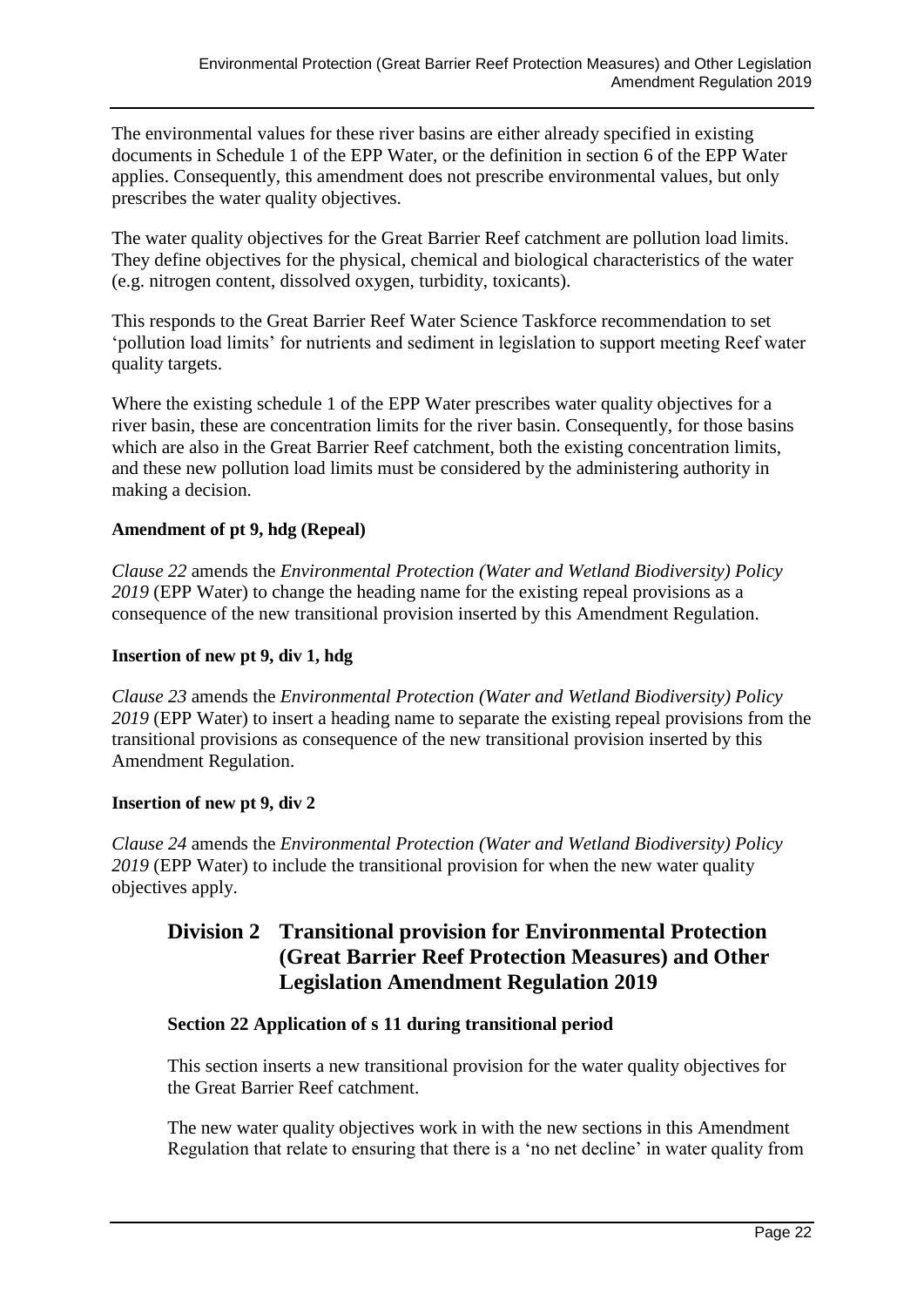new development. Consequently, the new water quality objectives do not start to apply until:

- For new cropping and horticulture (ERA 13A), 6 months after commencement of this Amendment Regulation;
- For other prescribed ERAs and resource activities, 12 months after commencement of this Amendment Regulation.

For other decisions where the EPP Water is considered (e.g. a decision to issue an environmental protection order), the water quality objectives for the Great Barrier Reef catchment take effect upon commencement.

There is no need to specifically include a transitional provision for ERA 13A since the water quality objectives will not apply in any event until ERA 13A commences.

Consequently, this section delays the operation of the new water quality objectives to only apply to an environmental management decision (other than for ERA 13A) after 12 months.

## **Division 3 Amendment of Planning Regulation 2017**

#### **Regulation amended**

*Clause 25* states that this division amends the *Planning Regulation 2017*.

#### **Amendment of sch 24 (Dictionary)**

*Clause 26* makes consequential amendments as a result of the renumbering done by clause 5 of this Amendment Regulation.

### **Division 4 Amendment of Rural and Regional Adjustment Regulation 2011**

#### **Regulation amended**

*Clause 27* states that this division amends the the *Rural and Regional Adjustment Regulation 2011*.

#### **Amendment of sch 13 (Farming in reef catchments rebate scheme)**

*Clause 28* amends schedule 13 (Farming in reef catchments rebate scheme) of the *Rural and Regional Adjustment Regulation 2011* to remove the Cape York region from the regions eligible for the rebate.

The Queensland Government is not applying the general record keeping requirements or the minimum practice agricultural standards to the Cape York region during this time (5 years from commencement of this Amendment Regulation). This is because the Cape York region has met its water quality targets under the Reef 2050 Water Quality Improvement Plan.